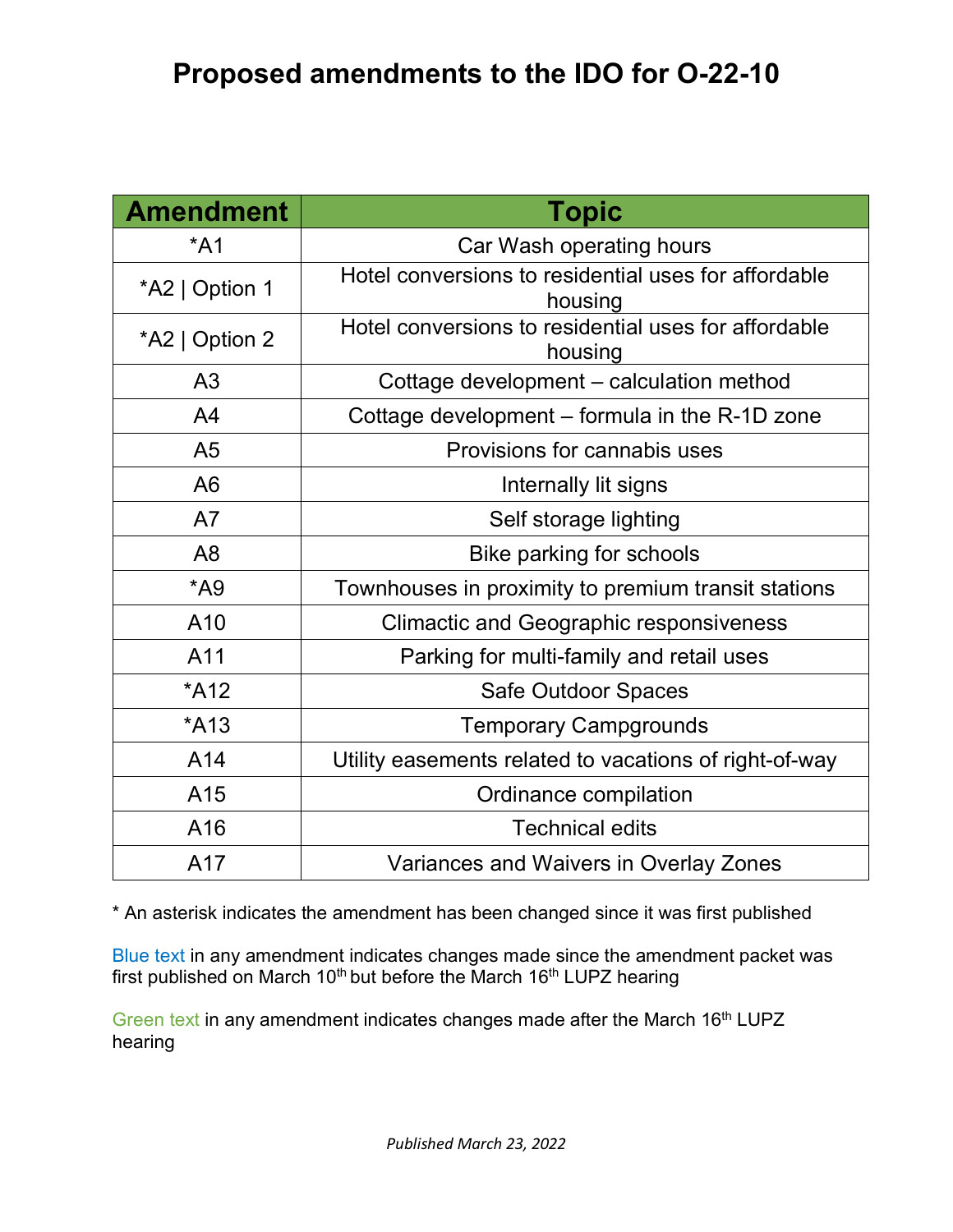## **A1 – Car Washes**

### **LAND USE, PLANNING AND ZONING COMMITTEE of the CITY COUNCIL**

**March 30th, 2022**

**COMMITTEE AMENDMENT NO. \_\_\_\_ TO \_Exhibit A to\_O-22-10**

#### **AMENDMENT SPONSORED BY COUNCILOR Tammy Fiebelkorn**

**1.** On page 166 of Exhibit A, amend 4-3(D)(16) Car Wash to add a new use-specific standard as follows and renumber subsequent use-specific standards:

[4-3(D)(16)(b) For car washes that are self-serve and do not have staff on-site to assist customers, business hours shall be limited to 7:00 a.m. to 10:00 p.m.

- i. These business hours shall be posted on site on a sign no smaller than 144 square inches which shall also say "No Trespassing".
- ii. For businesses in operation as of the effective date of the IDO shall post the business hours no later than July 1, 2022.]

**Explanation**: This amendment proposes to add a use-specific standard for car washes that would implement operating hours for self-serve car washes that don't have attendees on-site to assist customers. Council has heard recent complaints about selfserve car wash properties that people use to park their cars in and hang out through all hours of the night. These businesses, because they are un-staffed, are technically open 24/7 and available to customers. Due to the 24/7 nature of the business, APD is unable to enforce any trespassing laws to require people to leave the premises late at night. This provision will help establish when these businesses close and the posted sign about operating hours will assist APD in their enforcement.

After receiving feedback from APD, self-serve car washes would be required to post a sign no less than 144 square inches indicating the business hours and the phrase "no trespassing". This additional language is at the advice from City Legal to ensure APD is provided what they need on the site to enforce trespassing laws.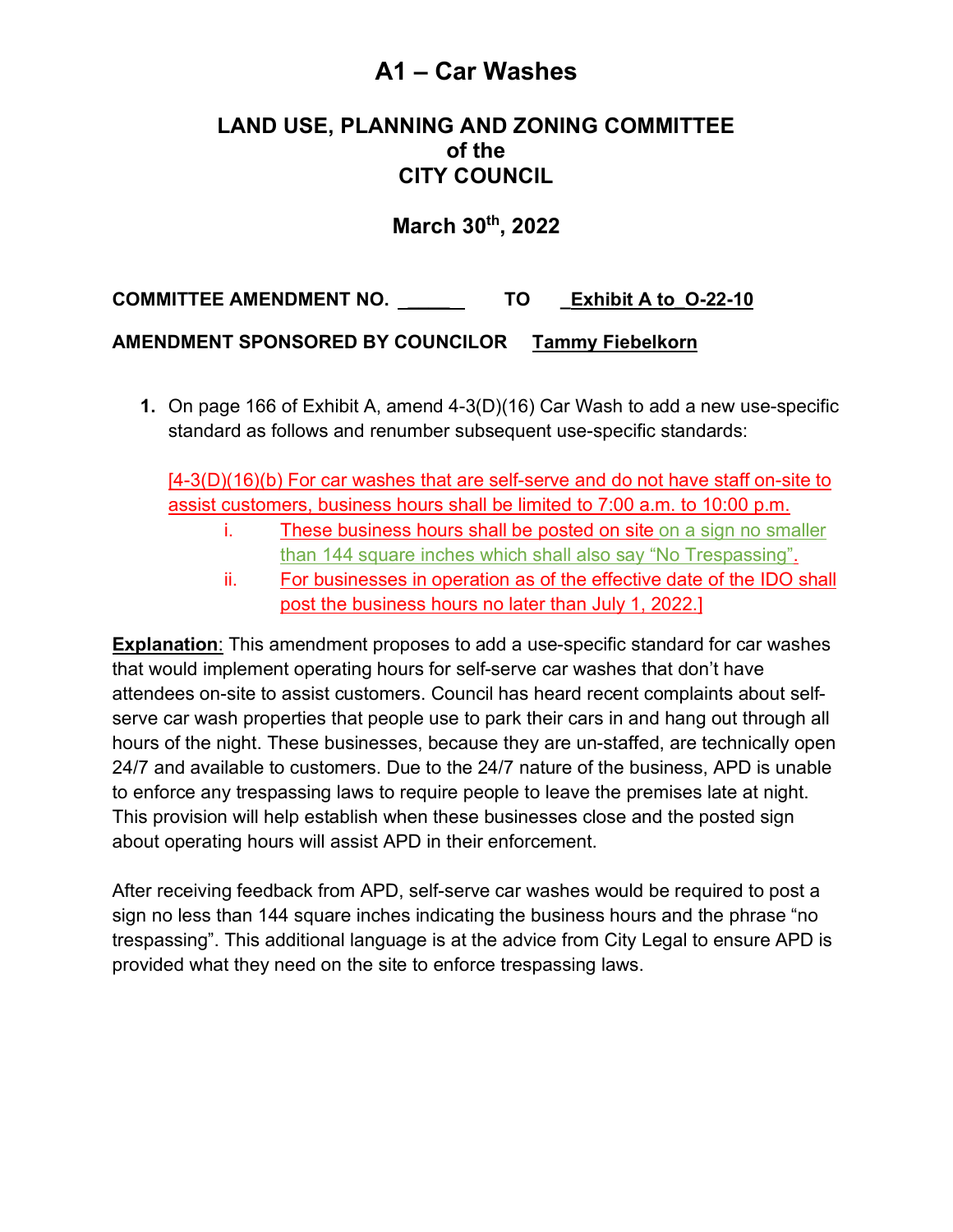## **A2 | Option 1 – Hotel conversions to residential uses for affordable housing**

#### **LAND USE, PLANNING AND ZONING COMMITTEE of the CITY COUNCIL**

### **March 30th, 2022**

**COMMITTEE AMENDMENT NO. \_\_\_\_ TO \_ Exhibit A to O-22-10**

**AMENDMENT SPONSORED BY COUNCILOR Isaac Benton**

1. Amend IDO Section 14-16-4-3(B)(7) Dwelling, Multi-family to add a new subsection and amend the definition in Section 14-16-7 for "kitchen" as described in the Exhibit A to this amendment

**Explanation**: This amendment proposes to add a new use-specific standard to the Dwelling, Multi-family use to allow for special provisions for the conversion of nonresidential development to residential development when that conversion is associated with funding provided through the City's Family and Community Services department in conjunction with an affordable housing project as defined by Article 14-21 of ROA 1994 (Affordable Housing Implementation Ordinance).

Today, to convert a non-residential use such a hotel/motel or office to a multi-family development the developer would need to ensure each unit can meet the requirements of a "dwelling unit" as defined in the IDO. This includes requiring a full kitchen, presently defined as:

*"An area of a dwelling where there is a sink of adequate size and shape for washing dishes and food items (as opposed to washing hands) and a cooking stove, range, or oven. The presence of a sink and a hot plate or microwave does not constitute a kitchen."*

For the type of housing that would be offered with a hotel conversion to affordable housing, some of this provision presents a large barrier, namely the requirement for a full stove, range, or oven. This amendment will allow a microwave or hotplate to meet the requirement of a 'kitchen' *only* for conversions of non-residential to residential where the City has distributed affordable housing money.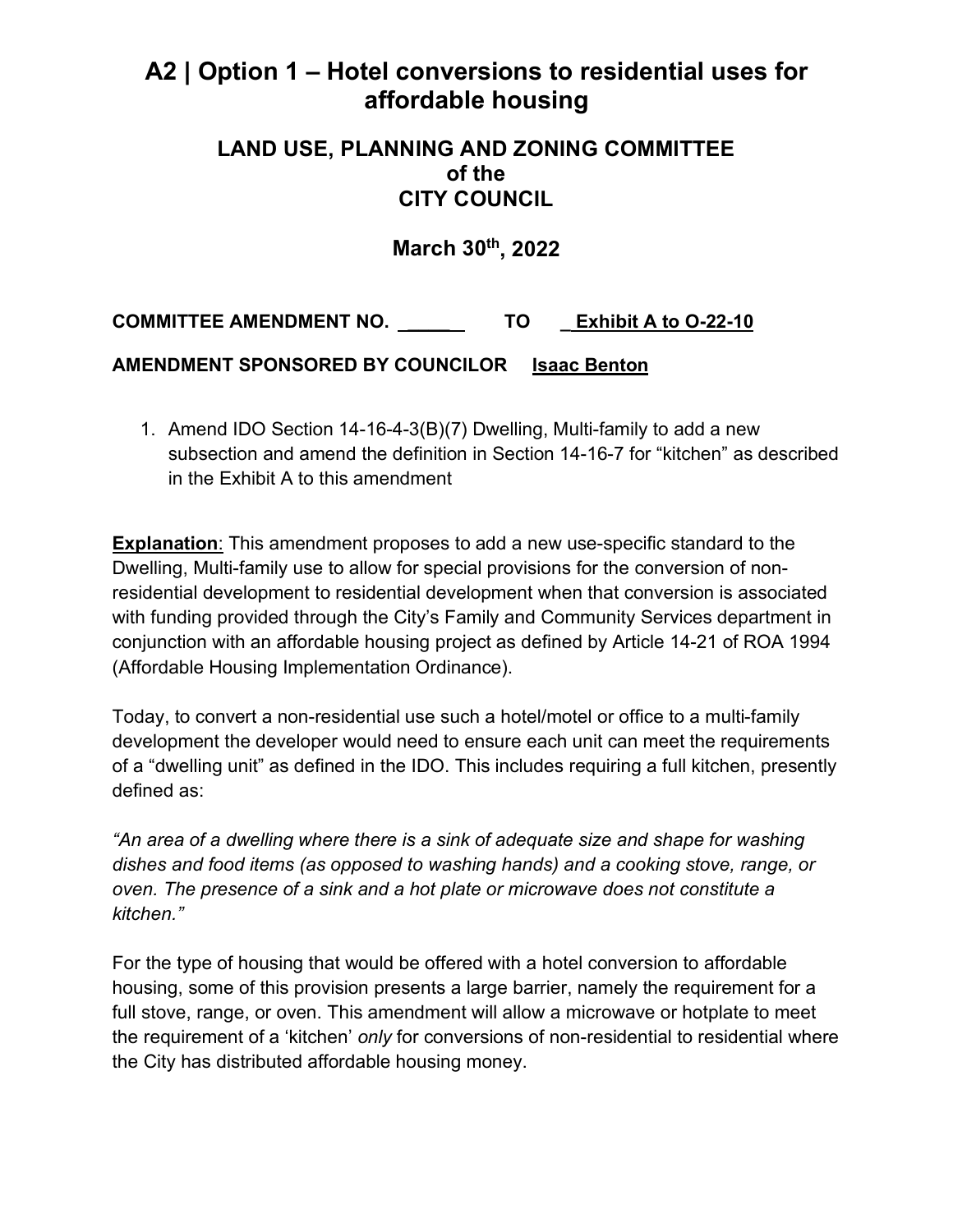# **A2 | Option 1 – Hotel conversions to residential uses for affordable housing**

This amendment differs from the original proposal on March 16<sup>th</sup> by striking the requirement for a 68-inch tall refrigerator, allowing a smaller or more compact refrigerator to be used.

Projects partnered with the City through the FCS department will require 40 hours of service coordination to be provided on-site, in addition to any property manager or property management staff working on the premises. There duties will include:

- providing residents with information about available onsite and community services
- assisting residents in accessing available services through referral and advocacy
- arranging for access to transportation
- organizing community-building and/or other enrichment events for residents.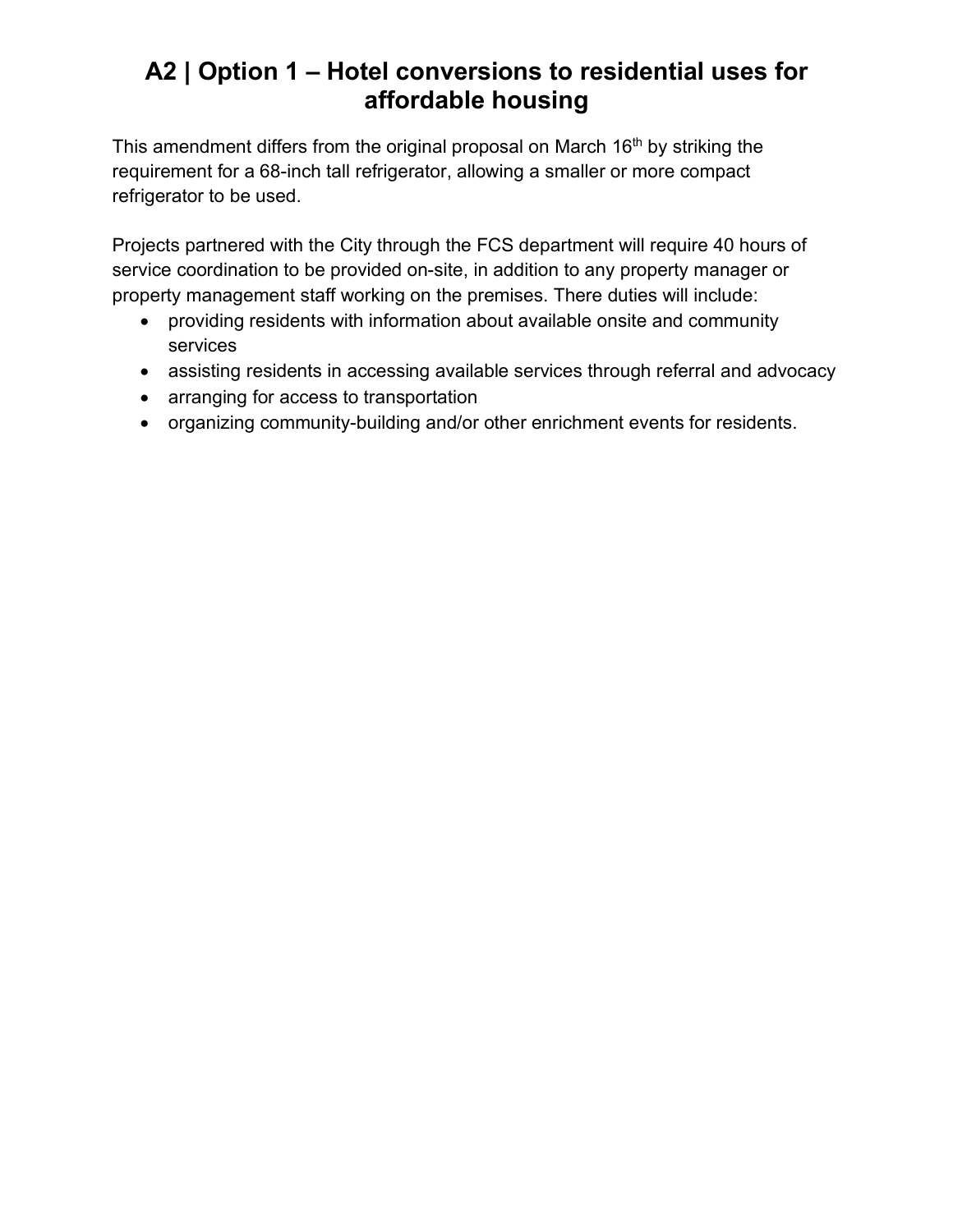- 1. Amend IDO Subsection 14-16-4-3(B)(7) to add a new subsection that provides an exemption for dwelling units created from a conversion of non-residential development to residential use as shown below.
- 2. Amend the definition of kitchen in IDO Section 14-16-7-1 as follows:

"An area of a dwelling where there is a sink of adequate size and shape for washing dishes and food items (as opposed to washing hands) and a cooking stove, range, or oven. The presence of a sink and a hot plate or microwave does not constitute a kitchen, unless specified otherwise in this IDO."

#### **4-3(B) RESIDENTIAL USES**

#### **4-3(B)(7) Dwelling, Multi-family**

- 4-3(B)(7)(x) In Mixed-use zone districts, a maximum of 100 dwelling units resulting from a conversion of existing non-residential development to a residential use shall be exempt from the definition of kitchen in IDO Section 14-16-7-1 in dwellings that receive funding through the City of Albuquerque Department of Family and Community Services as affordable housing as defined by Article 14-21 of ROA 1994 (Affordable Housing Implementation Ordinance), if all of the following requirements are met.
	- 1. A separate kitchen and bathroom shall be provided in each dwelling unit.
	- 2. The kitchen shall include all of the following requirements:
		- a. a sink of adequate size and shape for washing dishes and food items (as opposed to washing hands).
		- b. An electric outlet and adequate space for a <del>68-inch high</del> refrigerator that includes a separate freezer compartment.
		- c. a countertop surface, an appliance for warming food (such as microwave or hotplate), and an electrical outlet that allows the appliance to be plugged in safely.
	- 3. An accessory or primary use for office or personal services is provided on the same premises for service coordination.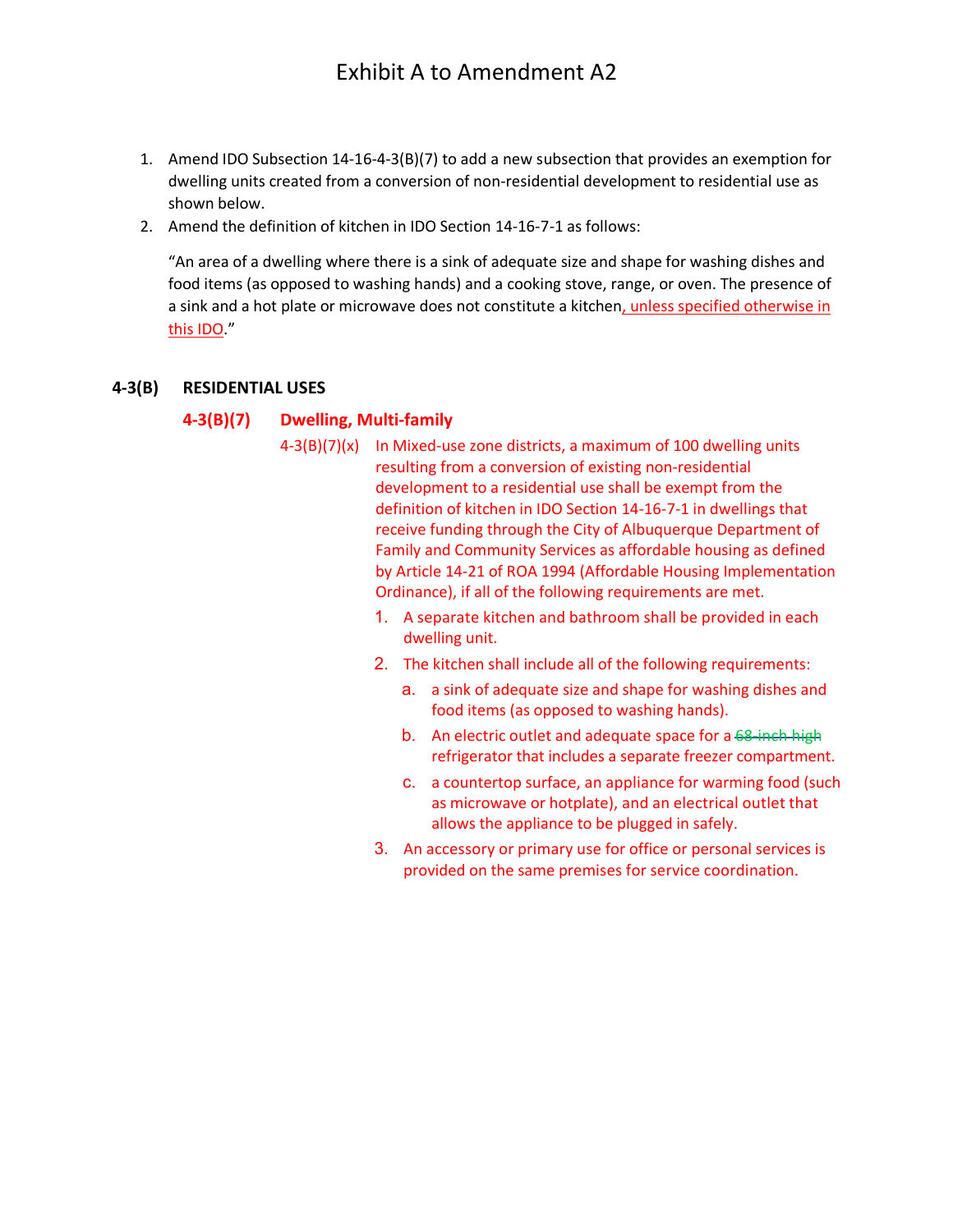## **A2 | Option 2 – Hotel conversions to residential uses for affordable housing**

#### **LAND USE, PLANNING AND ZONING COMMITTEE of the CITY COUNCIL**

### **March 30th, 2022**

**COMMITTEE AMENDMENT NO. \_\_\_\_ TO \_ Exhibit A to O-22-10**

**AMENDMENT SPONSORED BY COUNCILOR Tammy Fiebelkorn**

1. Amend IDO Section 14-16-4-3(B)(7) Dwelling, Multi-family to add a new subsection and amend the definition in Section 14-16-7 for "kitchen" as described in the Exhibit A to this amendment

**Explanation**: This amendment proposes to add a new use-specific standard to the Dwelling, Multi-family use to allow for special provisions for the conversion of nonresidential development to residential development.

Today, to convert a non-residential use such a hotel/motel or an office to a multi-family development the developer would need to ensure each unit can meet the requirements of a "dwelling unit" as defined in the IDO. This includes requiring a full kitchen, presently defined as:

*"An area of a dwelling where there is a sink of adequate size and shape for washing dishes and food items (as opposed to washing hands) and a cooking stove, range, or oven. The presence of a sink and a hot plate or microwave does not constitute a kitchen."*

For the type of housing that would be offered with a hotel conversion to affordable housing, some of this provision presents a large barrier, namely the requirement for a full stove, range, or oven. This amendment will allow a microwave or hotplate to meet the requirement of a 'kitchen' for conversions of non-residential to residential.

These projects will require 40 hours of service coordination to be provided on-site, in addition to any property manager or property management staff working on the premises. There duties could include: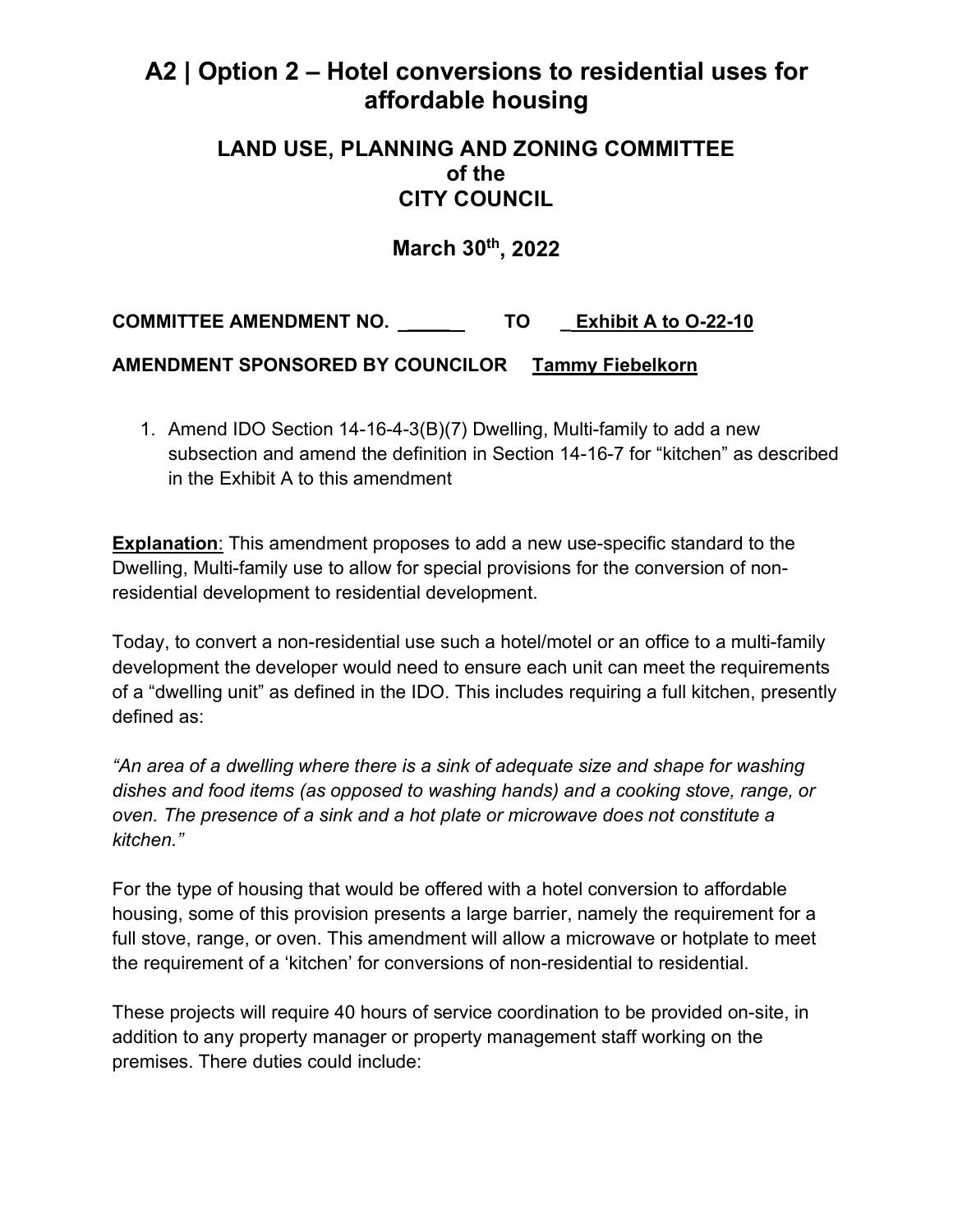# **A2 | Option 2 – Hotel conversions to residential uses for affordable housing**

- providing residents with information about available onsite and community services
- assisting residents in accessing available services through referral and advocacy
- arranging for access to transportation
- organizing community-building and/or other enrichment events for residents.

This amendment differs from the original proposal on March  $16<sup>th</sup>$  by allowing projects not associated with city funding to pursue these conversions and have access to the lesser kitchen requirements. Additionally, it deletes the requirement for a full-sized refrigerator and codifies the requirement for support services on-site.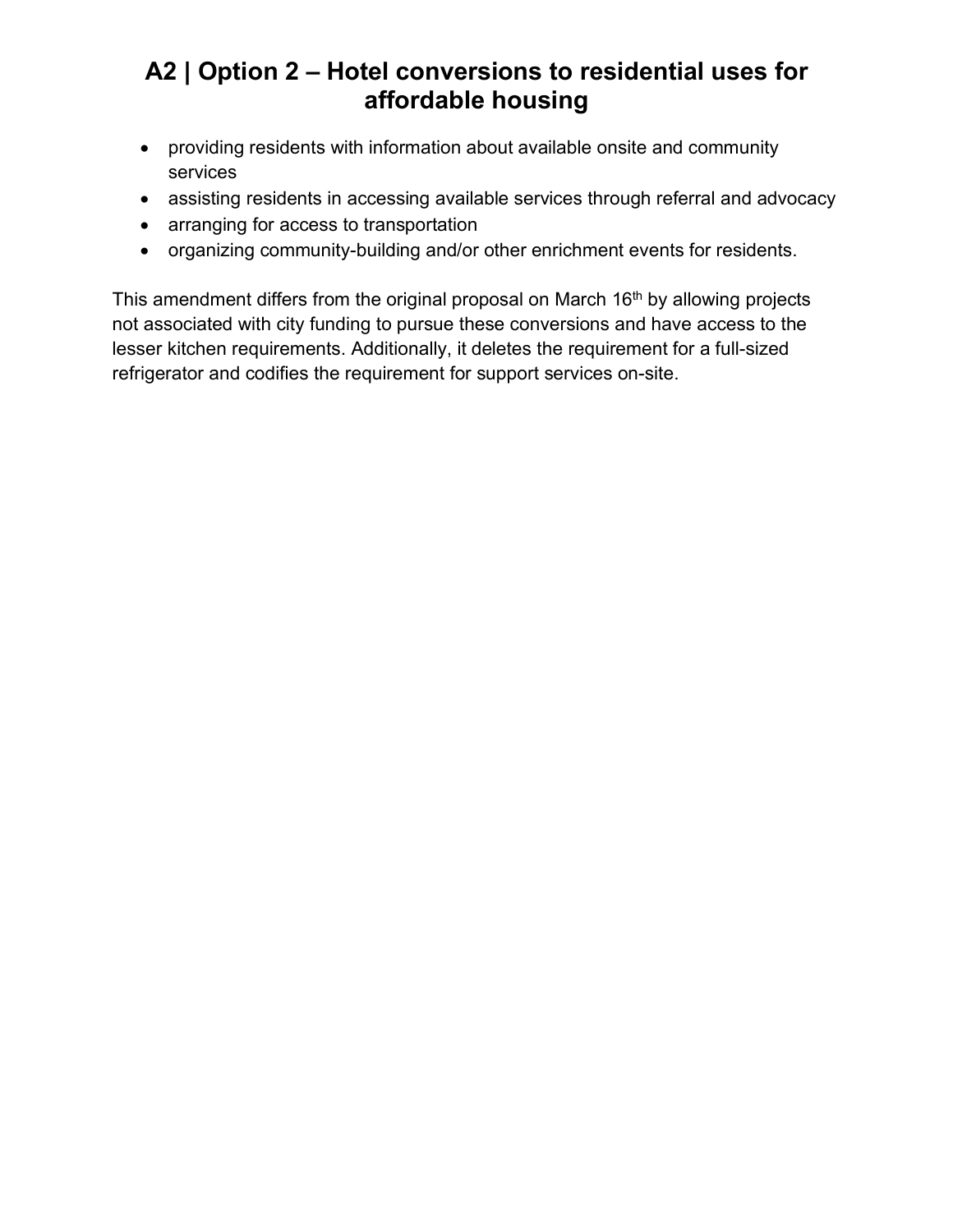- 1. Amend IDO Subsection 14-16-4-3(B)(7) to add a new subsection that provides an exemption for dwelling units created from a conversion of non-residential development to residential use as shown below.
- 2. Amend the definition of kitchen in IDO Section 14-16-7-1 as follows:

"An area of a dwelling where there is a sink of adequate size and shape for washing dishes and food items (as opposed to washing hands) and a cooking stove, range, or oven. The presence of a sink and a hot plate or microwave does not constitute a kitchen, unless specified otherwise in this IDO."

#### **4-3(B) RESIDENTIAL USES**

#### **4-3(B)(7) Dwelling, Multi-family**

- 4-3(B)(7)(x) In Mixed-use zone districts, a maximum of 100 dwelling units resulting from a conversion of existing non-residential development to a residential use shall be exempt from the definition of kitchen in IDO Section 14-16-7-1 in dwellings that receive funding through the City of Albuquerque Department of Family and Community Services as affordable housing as defined by Article 14-21 of ROA 1994 (Affordable Housing Implementation Ordinance), if all of the following requirements are met:
	- 1. A separate kitchen and bathroom shall be provided in each dwelling unit.
	- 2. The kitchen shall include all of the following requirements:
		- a. a sink of adequate size and shape for washing dishes and food items (as opposed to washing hands).
		- b. An electric outlet and adequate space for a 68-inch high refrigerator that includes a separate freezer compartment.
		- c. a countertop surface, an appliance for warming food (such as microwave or hotplate), and an electrical outlet that allows the appliance to be plugged in safely.
	- 3. An accessory or primary use for office or personal services is provided on the same premises for service coordination.
	- 4. An agreement proving that a minimum of 40 hours of support services will be provided to residents shall be provided with application materials.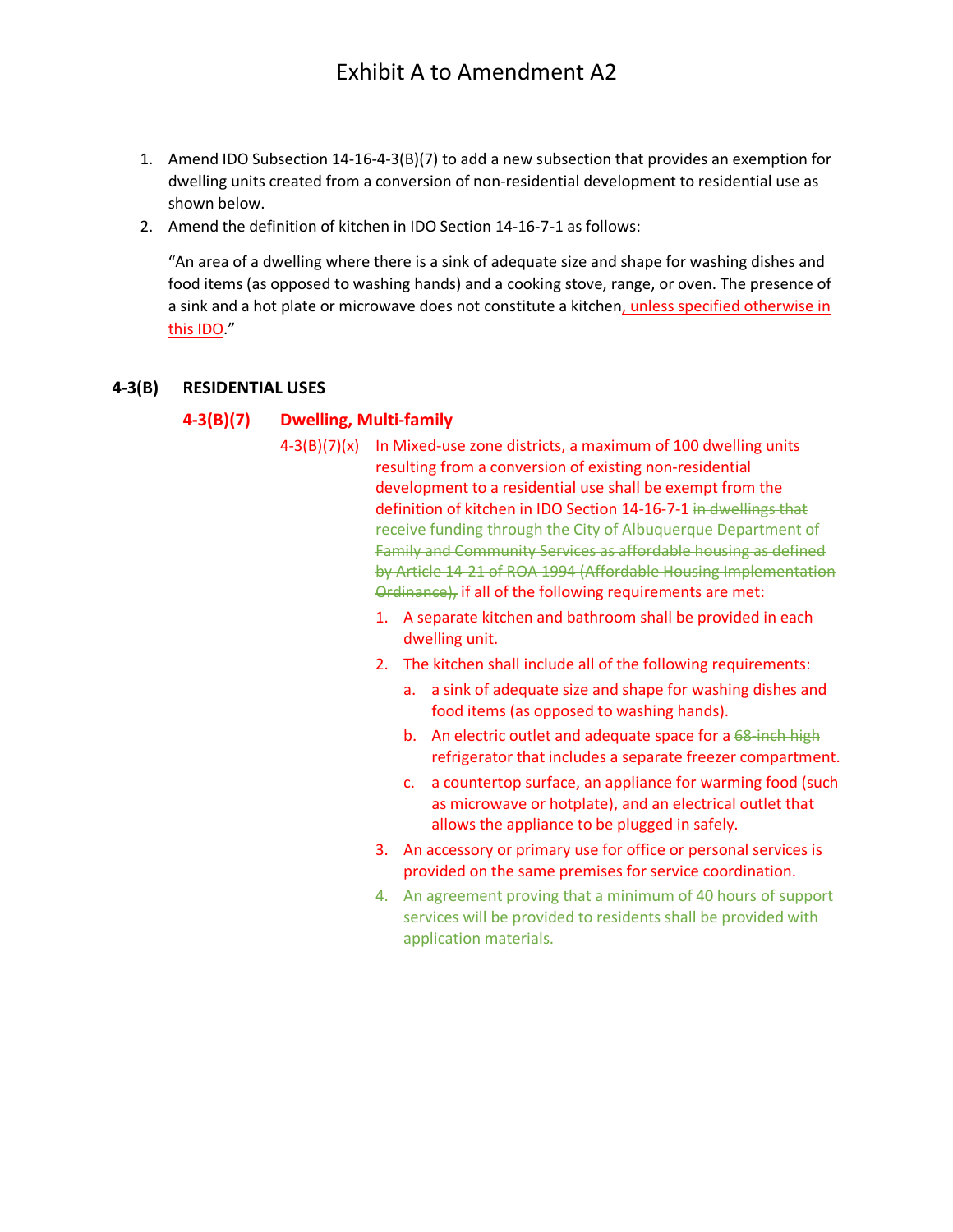## **A3 – Cottage Development – Calculation Method**

#### **LAND USE, PLANNING AND ZONING SUBCOMMITTEEE of the CITY COUNCIL**

**March 30th , 2022** 

**COMMITTEE AMENDMENT NO. \_\_\_\_ TO \_\_ Exhibit A to O-22-10 AMENDMENT SPONSORED BY COUNCILOR \_\_\_Klarissa Peña \_\_\_**

- 1. On Page 154, revise Subsection 4-3(B)(4)(c)1 and 1(a) as follows:
	- 1. In all zone districts, a cottage development shall have no more than the total residential gross floor area that would be allowed on an equal size property in the same zone district for single-family detached development. This is calculated by first determining the number of lots that would be allowed in that zone district, assuming the minimum lot size established in Table 5-1-1. That number [, including whole numbers or fractions of a lot,] is then multiplied by 2,000 square feet, an assumed size of a typical single-family dwelling, to determine the maximum residential gross floor area.

[a) When the calculation of the number of lots that would be allowed on the site based on the minimum lot size for the zone district results in a fraction of a lot, the number of lots used to calculate the maximum total residential gross floor area shall be rounded down to the nearest whole number]

**Explanation:** This amendment proposes to replace the requirement for Cottage Developments to round down, but instead allows a fraction of a lot to be used in the calculations. Cottage developments allow for multiple units to developed on one property but limit the amount of square footage that can be developed on the lot. The building footprints are limited through three forms: 30% useable open space is required, parking requirements, and the footprint formula. This amendment proposes to revise the footprint formula to allow for fractions of a unit to be part of the calculations. The language that requires the number of units to be rounded down is a significant disincentive to doing cottage development.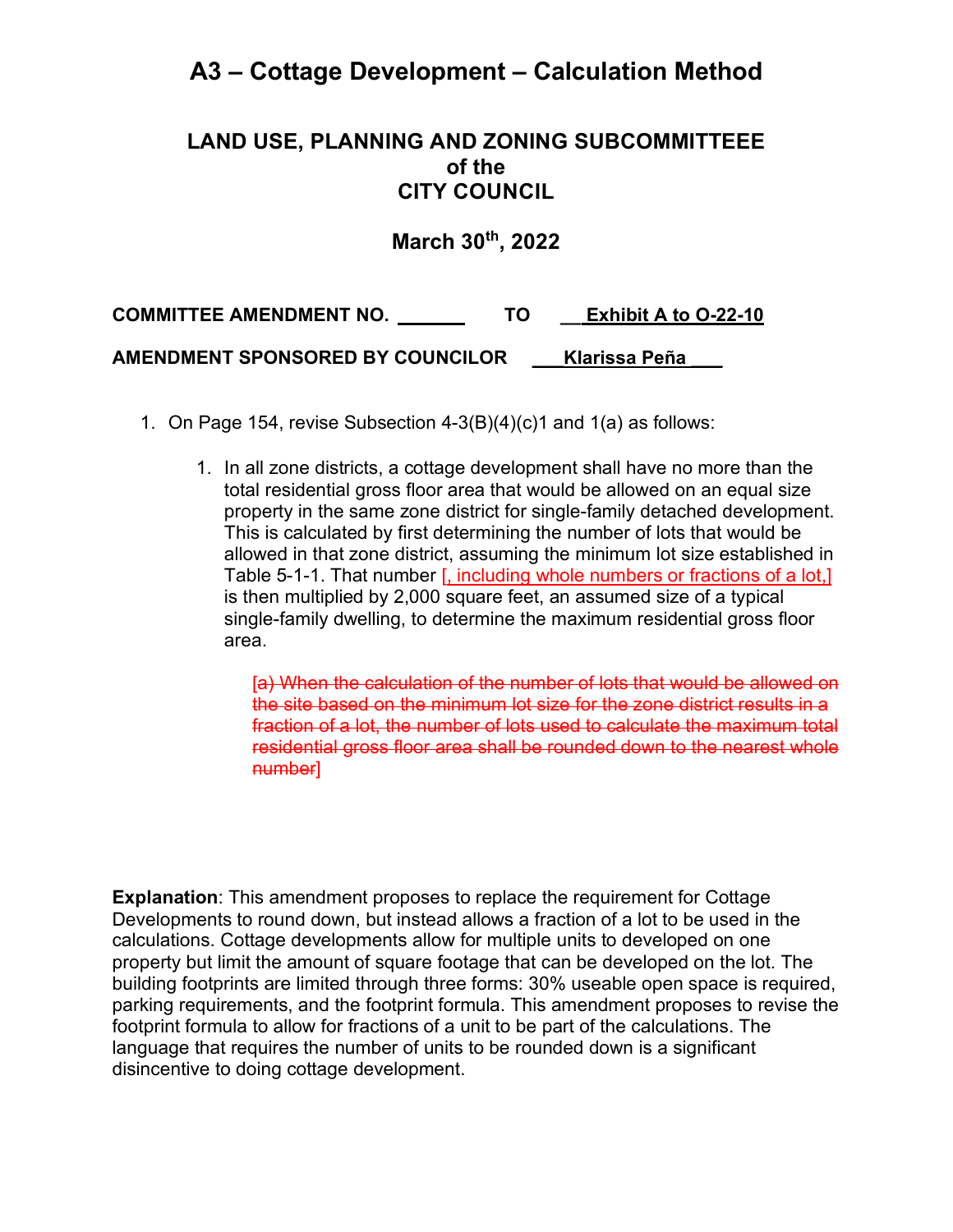# **A3 – Cottage Development – Calculation Method**

For example:

- A 17,000 square foot R1-D zoned lot under the current language would only allow 2,000 square feet for the cottage units.
	- $\circ$  R-1D = 10,000 square feet minimum lot size = 1.7 units. 1.7 rounded down =  $1.1 \times 2,000 = 2,000$  square feet of residential gross floor area.
- A 17,000 square foot R1-D zoned lot with the proposed language would be allowed 3,400 square feet for the cottage units.
	- $\circ$  R-1D = 10,000 square feet minimum lot size = 1.7 units. 1.7 x 2,000 = 3,400 square feet of residential gross floor area.

This amendment does not change parking requirements or the 30% useable space. The IDO requires units in a Cottage Development to be no smaller than 650 square feet and no larger than 1,200 square feet. In the example above, the 3,400 square feet could result in between 2 and 5 units being developed on a 17,000 square foot property, and the 30% useable open space would be 5,100 square feet of that property.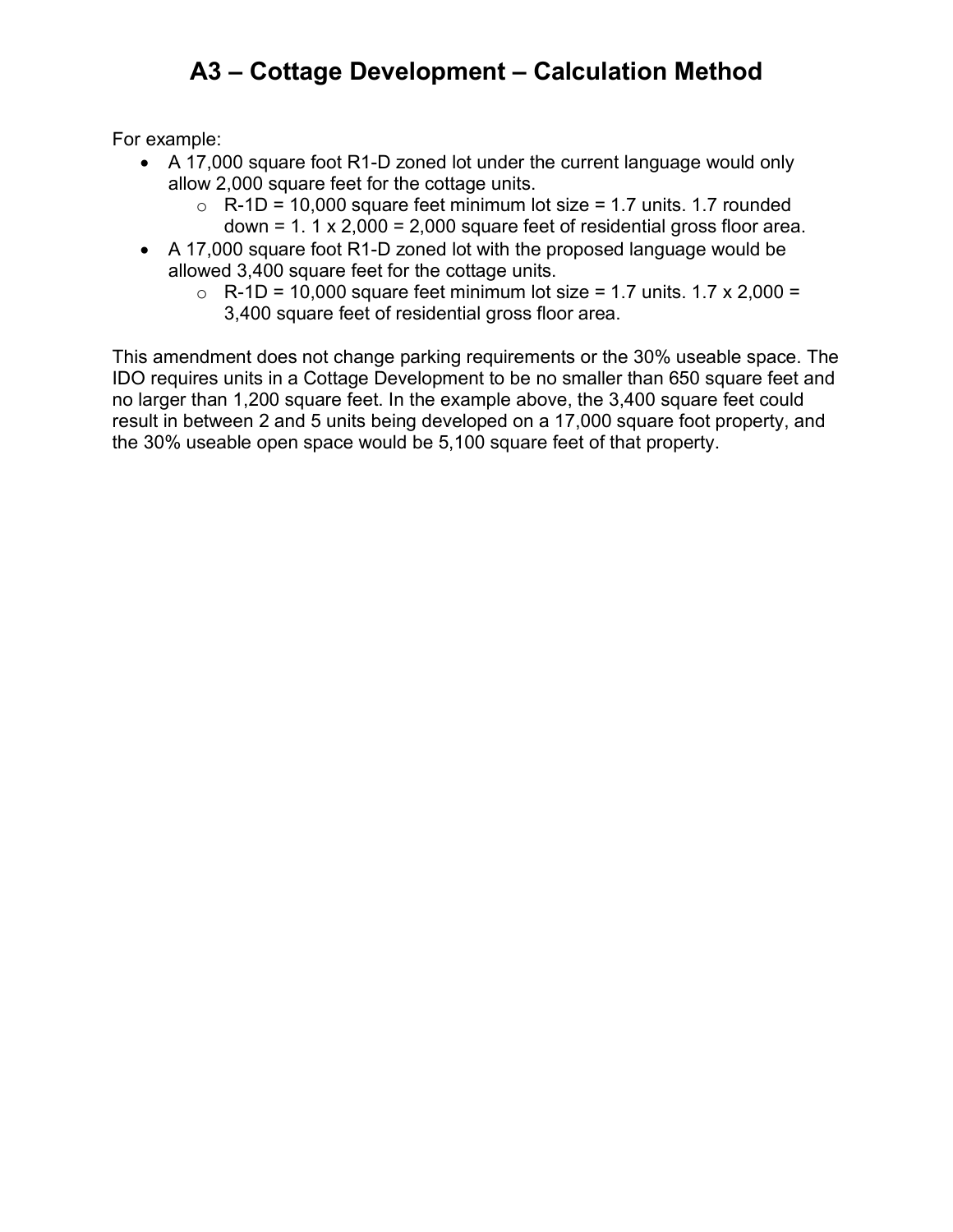# **A4 – Cottage Development – Formula in R-1D**

#### **LAND USE, PLANNING AND ZONING SUBCOMMITTEEE of the CITY COUNCIL**

**March 30th , 2022** 

**COMMITTEE AMENDMENT NO. \_\_\_\_ TO \_\_ Exhibit A to O-22-10** 

**AMENDMENT SPONSORED BY COUNCILOR \_\_\_Klarissa Peña \_\_\_**

1. On Page 154, add a new Subsection 4-3(B)(4)(c)1(b) and renumber accordingly as follows:

> [(b) In the R-1D zone district that number is then multiplied by 2,600 square feet, to determine the maximum residential gross floor area.]

**Explanation**: This amendment proposes to replace the requirement for Cottage Developments to increase the footprint formula in the R1-D zone district only. Cottage developments allow for multiple units to developed on one property but limit the amount of square footage that can be developed on the lot. The building footprints are limited through three forms: 30% useable open space is required, parking requirements, and the footprint formula. This amendment proposes to revise the footprint formula to allow for a larger base square footage in the R1-D (the largest lot R-1 zone district). A single family home in R1-D has no size limitation and could be 5 or 6,000 square feet. This revision is intended to be an incentive for cottage development in the R-1D zone district. For example:

- A 20,000 square foot R1-D zoned lot under the current language would only allow 4,000 square feet for the cottage units.
	- $\circ$  R-1D = 10,000 square feet minimum lot size = 2 units. 2 x 2,000 = 4,000 square feet of residential gross floor area.
- A 20,000 square foot R1-D zoned lot with the proposed language would be allowed 5,200 square feet for the cottage units.
	- $\circ$  R-1D = 10,000 square feet minimum lot size = 2 units. 2 x 2,600 = 5,200 square feet of residential gross floor area.

This amendment does not change parking requirements or the 30% useable open space requirement. The IDO requires units in a Cottage Development to be no smaller than 650 square feet and no larger than 1,200 square feet. In the example above, the 5,200 square feet could result in between 4 and 8 units being developed on a 20,000 square foot lot, and the 30% useable open space would be 6,000 square feet of that property. Cottage development has a minimum lot size of 1 acre, except within a  $\frac{1}{4}$  mile of Urban Centers, Main Streets and Premium Transit, when the lot size minimum is reduced to 10,000 square feet. The R-1D zone has a minimum lot size of 10,000 square feet.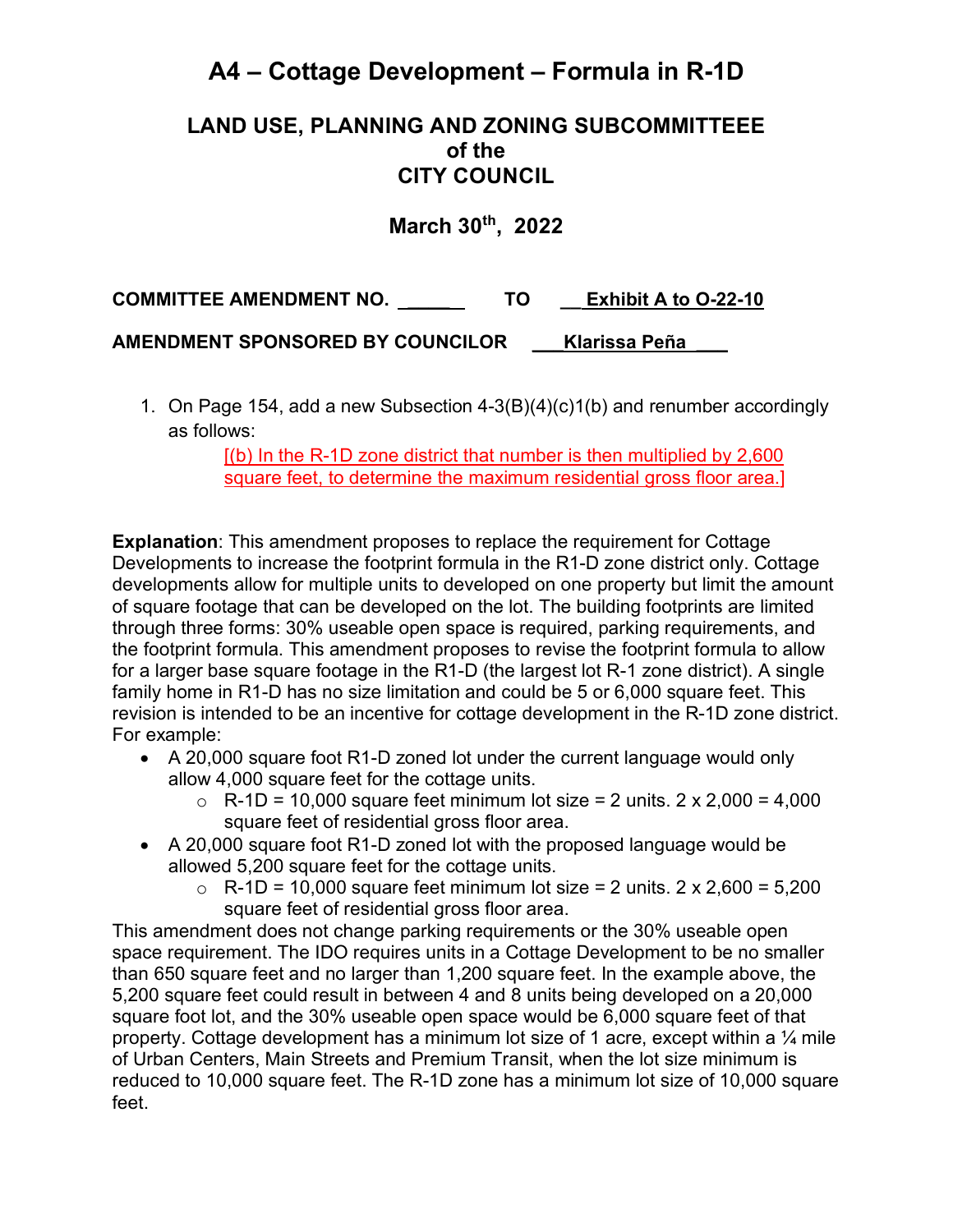## **A5 – Provisions for cannabis uses**

### **LAND USE, PLANNING AND ZONING COMMITTEE of the CITY COUNCIL**

**March 30th, 2022** 

**COMMITTEE AMENDMENT NO. \_\_\_\_ TO \_ Exhibit A to O-22-10 AMENDMENT SPONSORED BY COUNCILOR Trudy Jones**

1. Amend the IDO pursuant to Exhibit A to this amendment.

**Explanation**: This amendment seeks to add additional provisions to cannabis-related uses in the IDO based on feedback and recommendations from a consultant the Planning Department hired to assist with the implementation and enforcement of adult use cannabis in Albuquerque. The amendment:

- Adds operating hours for cannabis retail establishments (8 a.m. to 11 p.m.)
- Adds operating hours for on-site consumption areas (8 a.m. to 11 p.m.)
- Adds a size limitation on cannabis retail to 10,000 square feet if located in the MX-T zone. Other, non-cannabis, retail uses in the MX-T zone are already subject to the same limitation.
- Adds a requirement for a Letter of Availability from the ABCWUA for all Cannabis-derived Products Manufacturing and Cannabis cultivation. Applicants are already required to provide this paperwork for their approval by the state, this will also require it be submitted with their zoning application to the city.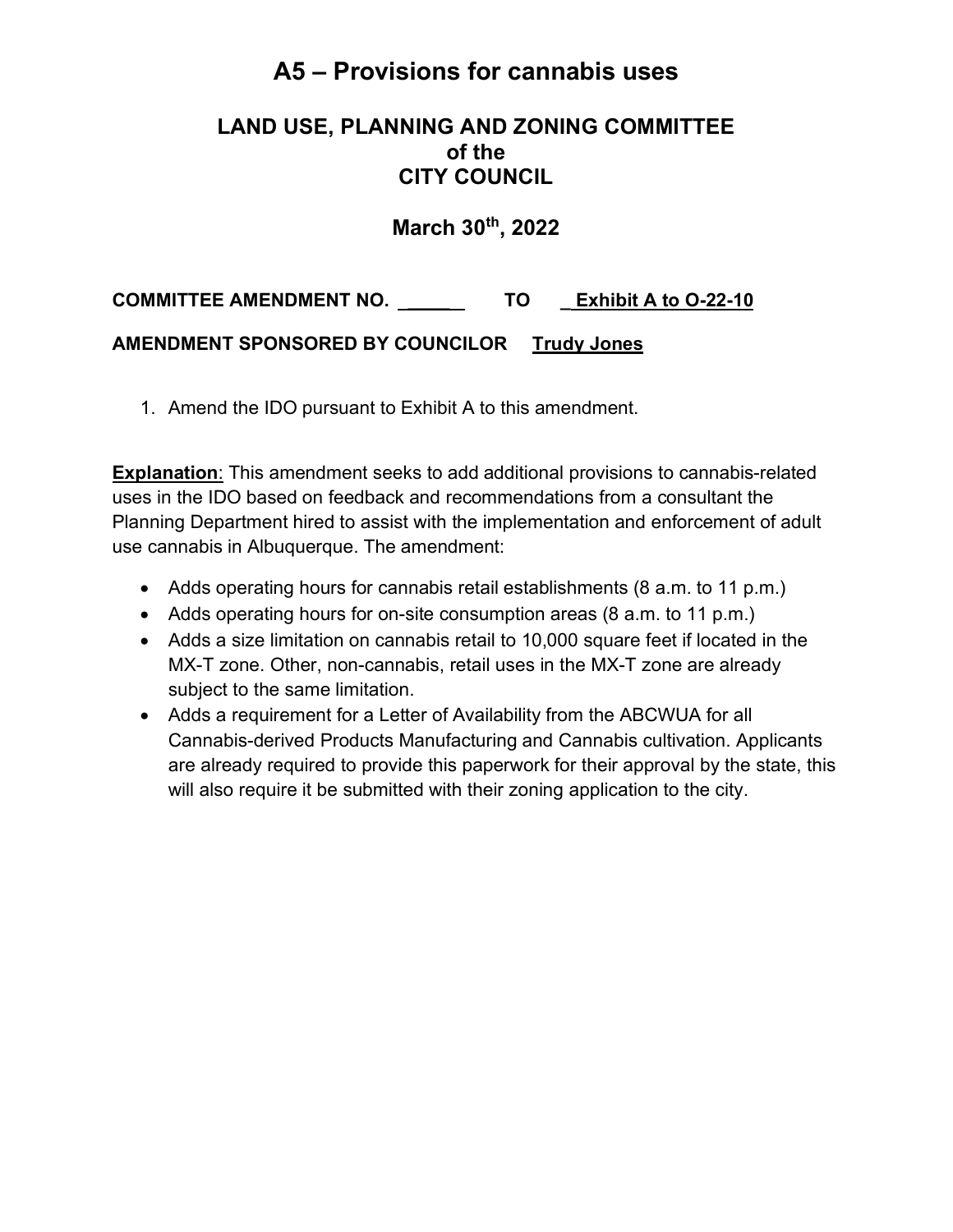### **IDO Annual Update 2021 - LUPZ Amendment - Cannabis**

| Page  | <b>Section</b> | <b>Change / Discussion</b>                                                                                                                                                                                                                                                        | Explanation                                                                                                                        |
|-------|----------------|-----------------------------------------------------------------------------------------------------------------------------------------------------------------------------------------------------------------------------------------------------------------------------------|------------------------------------------------------------------------------------------------------------------------------------|
| 177 R | $4-3(D)(35)$   | <b>Cannabis Retail</b><br>Add a new subsection with following text:<br>"Business hours shall be restricted to between 8:00 A.M. and 11:00<br>P.M."                                                                                                                                | Adds a restriction for operating hours for cannabis<br>retail establishments. Recommended by Cannabis<br>Public Policy Consultant. |
| 178R  | $4-3(D)(35)$   | <b>Cannabis Retail, Licensed On-site Consumption</b><br>Make Subsection (j) a sub of (i) and add a new subsection under (i) with<br>text as follows:<br>"Licensed on-site consumption of cannabis shall be restricted to<br>between the hours of 8:00 A.M. and 11:00 P.M."        | Adds a time restriction for licensed on-site<br>consumption of cannabis. Recommended by<br>Cannabis Public Policy Consultant.      |
| 178R  | $4-3(D)(35)$   | <b>Cannabis Retail</b><br>Add a new use-specific standard (j) as follows and renumber subsequent require cannabis consumption areas to be<br>use-specific standards:<br>Licensed on-site consumption areas must be conducted within the<br>fully enclosed portions of a building. | Adds a use-specific standard to cannabis retail to<br>conducted indoors.                                                           |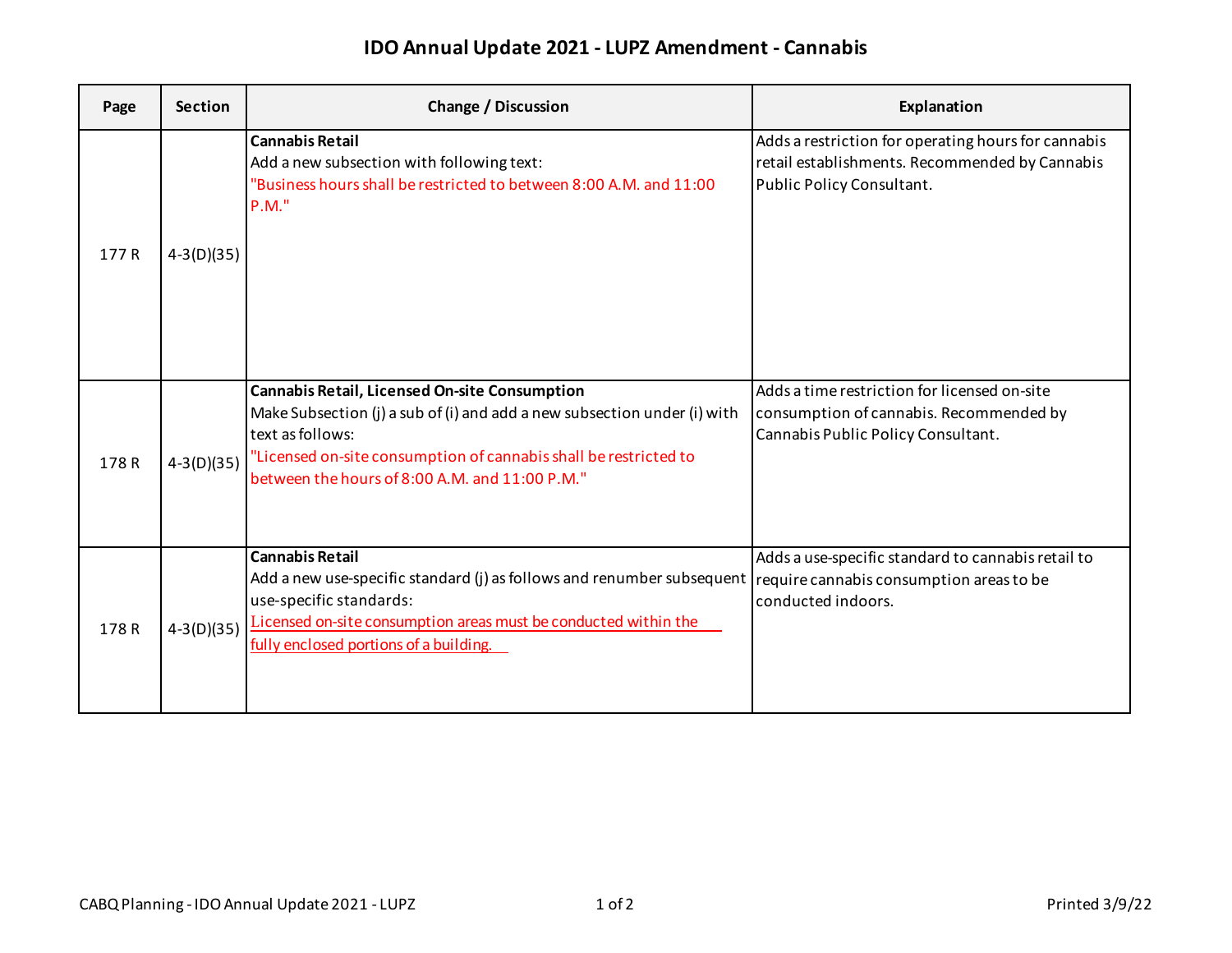### **IDO Annual Update 2021 - LUPZ Amendment - Cannabis**

| Page  | <b>Section</b> | Change / Discussion                                                                                                                                                                                                                                                                                  | Explanation                                                                                                                                |
|-------|----------------|------------------------------------------------------------------------------------------------------------------------------------------------------------------------------------------------------------------------------------------------------------------------------------------------------|--------------------------------------------------------------------------------------------------------------------------------------------|
| 178R  | 4-             | <b>Cannabis Retail</b><br>Revise as follows:<br>"In the MX-T zone district, this use is prohibited, unless associated with<br>an establishment licensed by the State as a cannabis microbusiness, in<br>3(D)(35)(k) which case this use shall not exceed 10,000 square feet of gross floor<br>area." | Adds a size limit on cannabis retail in MX-T,<br>consistent with general retail in MX-T.                                                   |
| 187 R | $4-3(E)(2)$    | <b>Cannabis Cultivation</b><br>Add a new subsection as follows:<br>"A Letter of Availability from the ABCWUA, including estimate of<br>volume of water to be used annually for operations, shall be provided<br>with application materials.                                                          | Adds a requirement to provide the Water Availability<br>statement, which the applicant already has to get,<br>with the zoning application. |
| 188R  | $4-3(E)(3)$    | <b>Cannabis-derived Products Manufacturing</b><br>Add a new subsection as follows:<br>"A Letter of Availability from the ABCWUA, including estimate of<br>volume of water to be used annually for operations, shall be provided<br>with application materials."                                      | Adds a requirement to provide the Water Availability<br>statement, which the applicant already has to get,<br>with the zoning application. |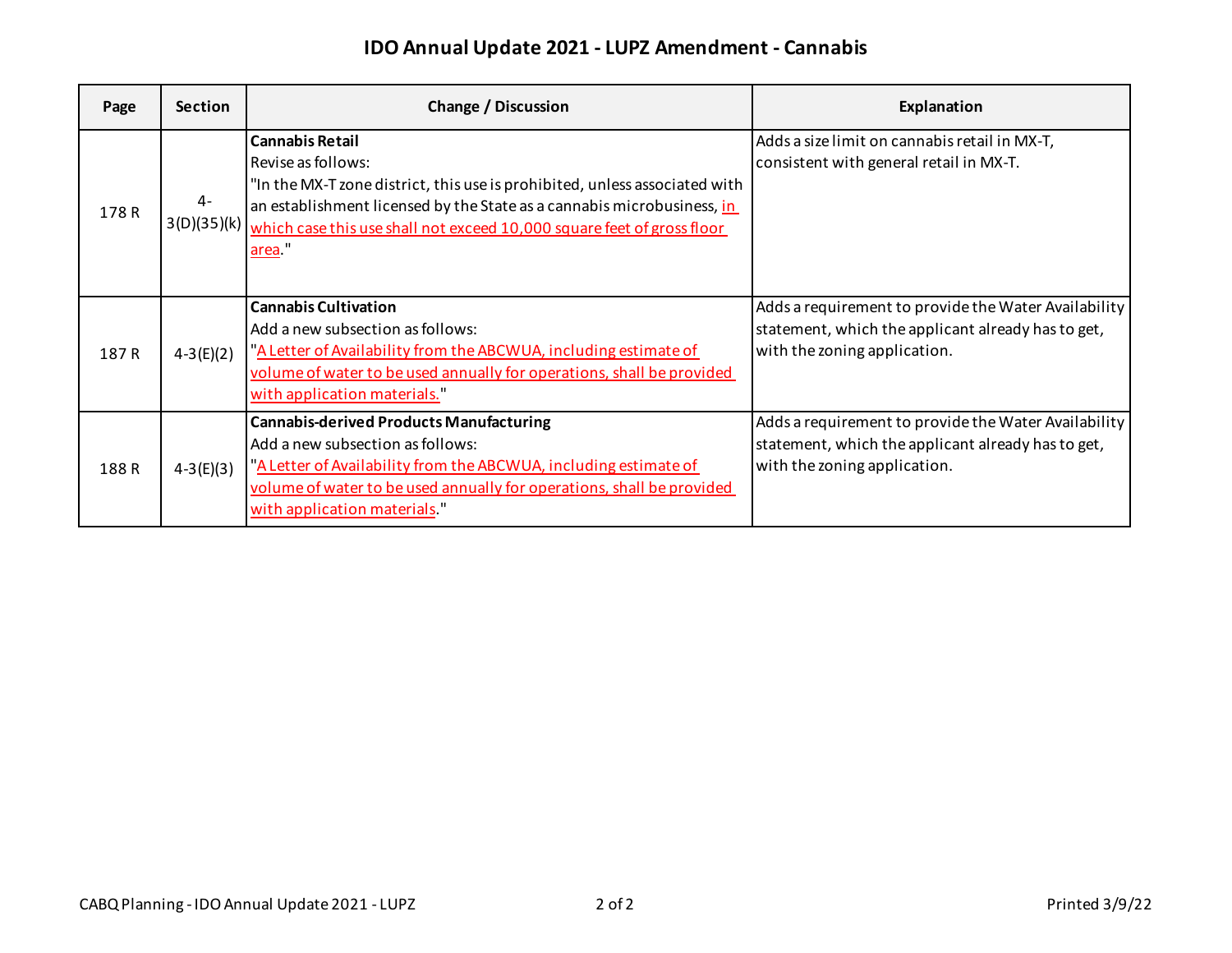# **A6 – Internally Lit Signs**

#### **LAND USE, PLANNING AND ZONING SUBCOMMITTEEE of the CITY COUNCIL**

**March 30th , 2022** 

**COMMITTEE AMENDMENT NO. \_\_\_\_ TO \_\_ Exhibit A to O-22-10 AMENDMENT SPONSORED BY COUNCILOR \_\_\_Trudy Jones \_\_\_**

1. On Page 351, Section 5-12(E)(5)(a) General, add a new subsection 5. as follows:

[5. Freestanding signs that are internally illuminated are prohibited within 200 feet in any direction of any Residential zone district.]

**Explanation**: This amendment proposes to prohibit internally illuminated freestanding signs in proximity to residential zone districts. Monument signs and pole signs are both types of freestanding signs. This amendment would allow freestanding signs that are not illuminated, or are illuminated via an external light source within 200 feet of a residential zone district. But freestanding signs where the light source is internal to the sign would be prohibited within 200 feet of any residential zone district. Freestanding signs where the light source is internal to the sign can be very bright, which can cause conflict with nearby residential uses. Because freestanding signs have two sides that are visible (as opposed to a building mounting sign that has only one sign surface), when internally illuminated, these signs can create a very bright sign. These internally illuminated freestanding signs give out more light than a freestanding sign that is illuminated from an external source (up-lighting or down-lighting) as those light sources hit the sign surface only rather than illuminating outwards. Internally illuminated freestanding signs can have a detrimental impact on the Night Sky.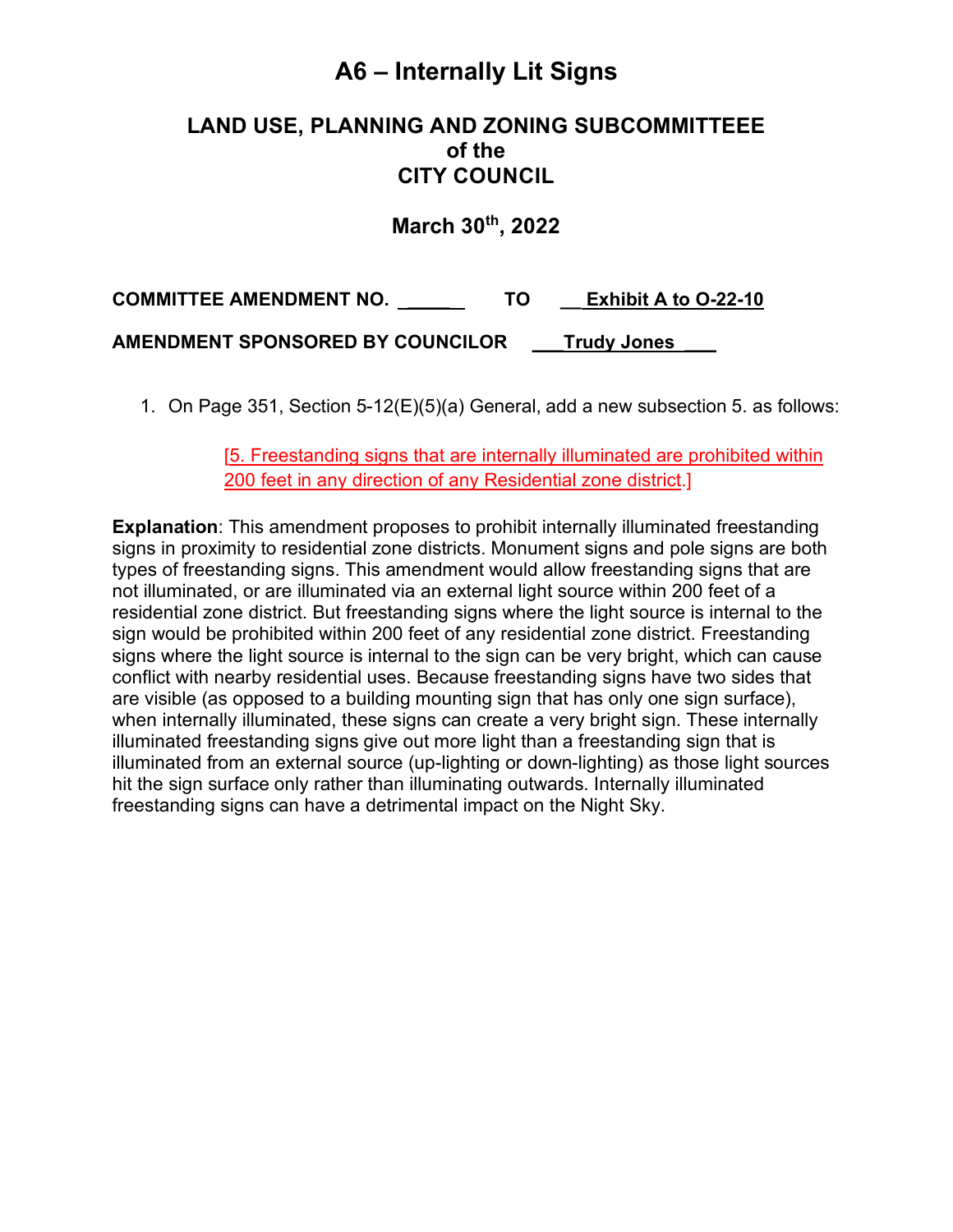# **A7 – Self storage lighting**

#### **LAND USE, PLANNING AND ZONING SUBCOMMITTEEE of the CITY COUNCIL**

### **March 30th , 2022**

**COMMITTEE AMENDMENT NO. \_\_\_\_ TO \_\_ Exhibit A to O-22-10 AMENDMENT SPONSORED BY COUNCILOR \_\_\_Trudy Jones \_\_\_**

1. On Page 176, Section 4-3(D)(29), add a new subsection c) and renumber accordingly:

> [c) Self storage facilities located within 200-feet in any direction of any Residential zone district shall dim all internal lighting that are visible from outside of the property by 50% of the maximum foot lamberts allowed pursuant to 5-8(D)(6) between the hours of 10:00 p.m. and 7:00 a.m.]

**Explanation**: This amendment proposes to require self storage facilities to dim their internal lights between 10pm and 7 am. Several self storage facilities have been using internally illuminated features as a way to draw attention to their business. However, the lighting can be very bright and when located in proximity to a residential zone district can create conflicts.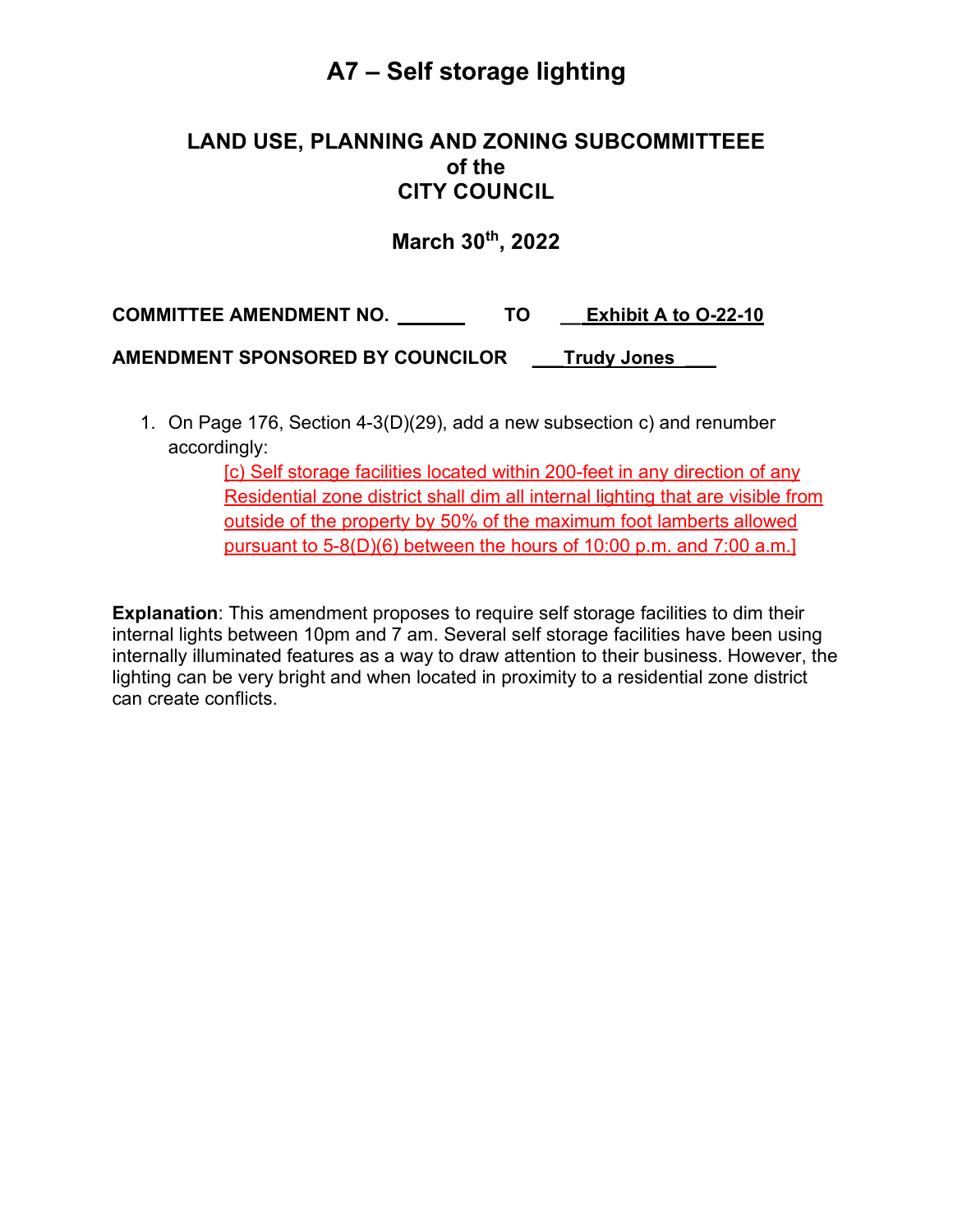## **A8 – Bike Parking**

### **LAND USE, PLANNING AND ZONING COMMITTEE of the CITY COUNCIL**

### **March 30th, 2022**

**COMMITTEE AMENDMENT NO. \_\_\_\_ TO \_Exhibit A to\_O-22-10**

#### **AMENDMENT SPONSORED BY COUNCILOR Isaac Benton**

**1.** On page 277 of Exhibit A, amend table 5-5-5 Minimum Bicycle Parking Requirements as follows:

| Elementary or middle school | [3 spaces/classroom]                     |
|-----------------------------|------------------------------------------|
| High School                 | [5 spaces or 15% of required off-street] |
|                             | parking spaces, whichever is greater]    |
|                             |                                          |
|                             |                                          |

**Explanation**: This amendment proposes to alter the calculation of required bicycle parking spaces for schools. Note that most schools, if they fall under the purview of Albuquerque Public Schools (APS), are not subject to these requirements (or any requirements in the IDO). This would be applicable to private charter schools.

This year, the Environmental Planning Commission heard a case for expansion of an existing charter school. This school is subject to the provisions of the IDO, including the bicycle parking calculation. The charter school is required to provide 159 bicycle parking spaces based on the IDO requirement today. During testimony on the case, the school indicated they would find a way to accommodate that number but felt frustrated because it would be providing an inordinate amount of bicycle parking that will not be used. Their school attendance is around 750 and the administrator testified that only about 20 students regularly bike to school.

This real-world example has shown that the existing bicycle calculation for schools is not realistic. The proposed amendment will change the calculation from a "per classroom" metric to a "percentage of required off-street parking spaces" metric, which is used for other development types in the IDO.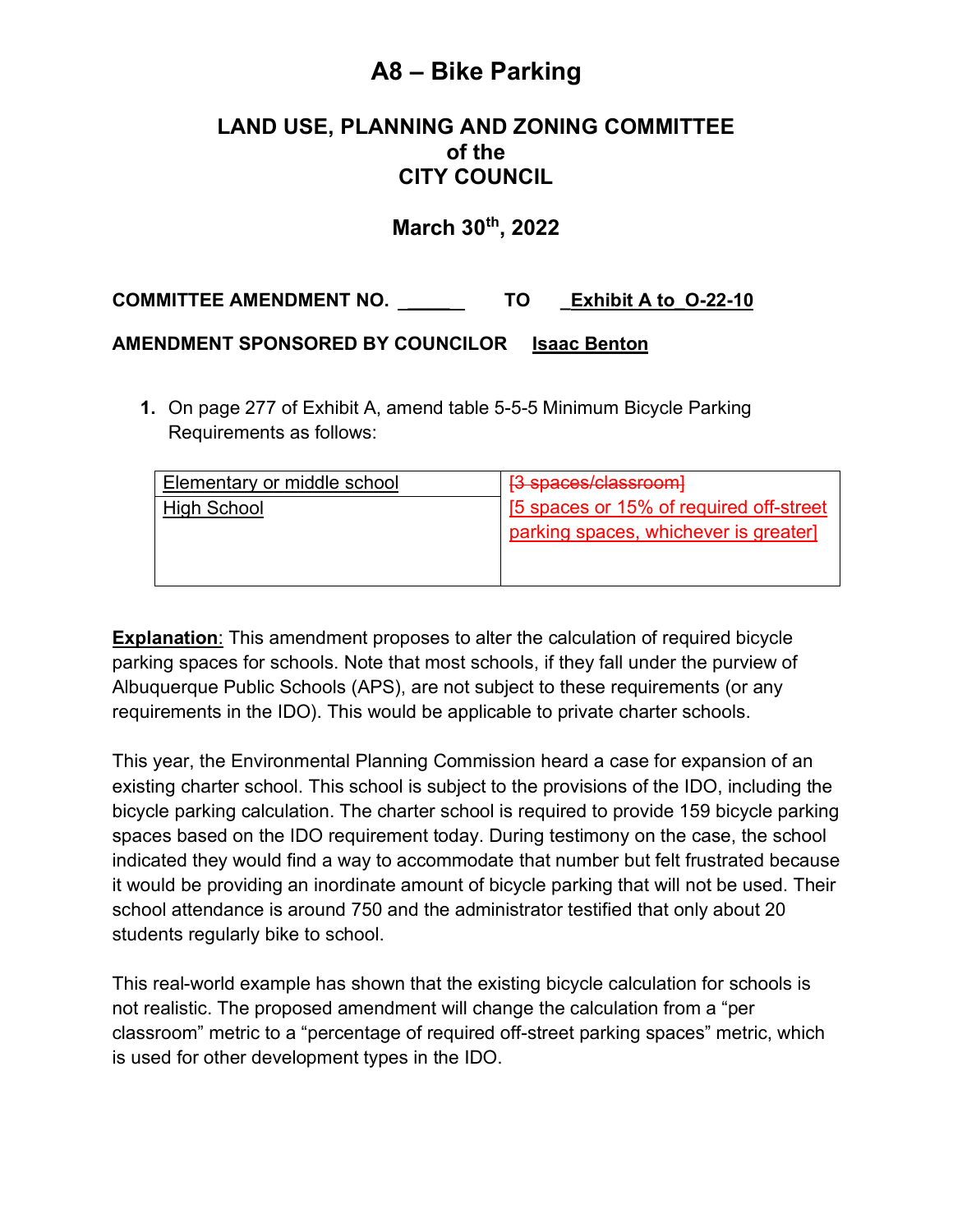# **A8 – Bike Parking**

In the example of the charter school, the IDO today would require them to provide 159 bicycle parking spaces. Under the proposed metric, they would need to provide a minimum of 21 bicycle parking spaces, which may be a more realistic and appropriate number.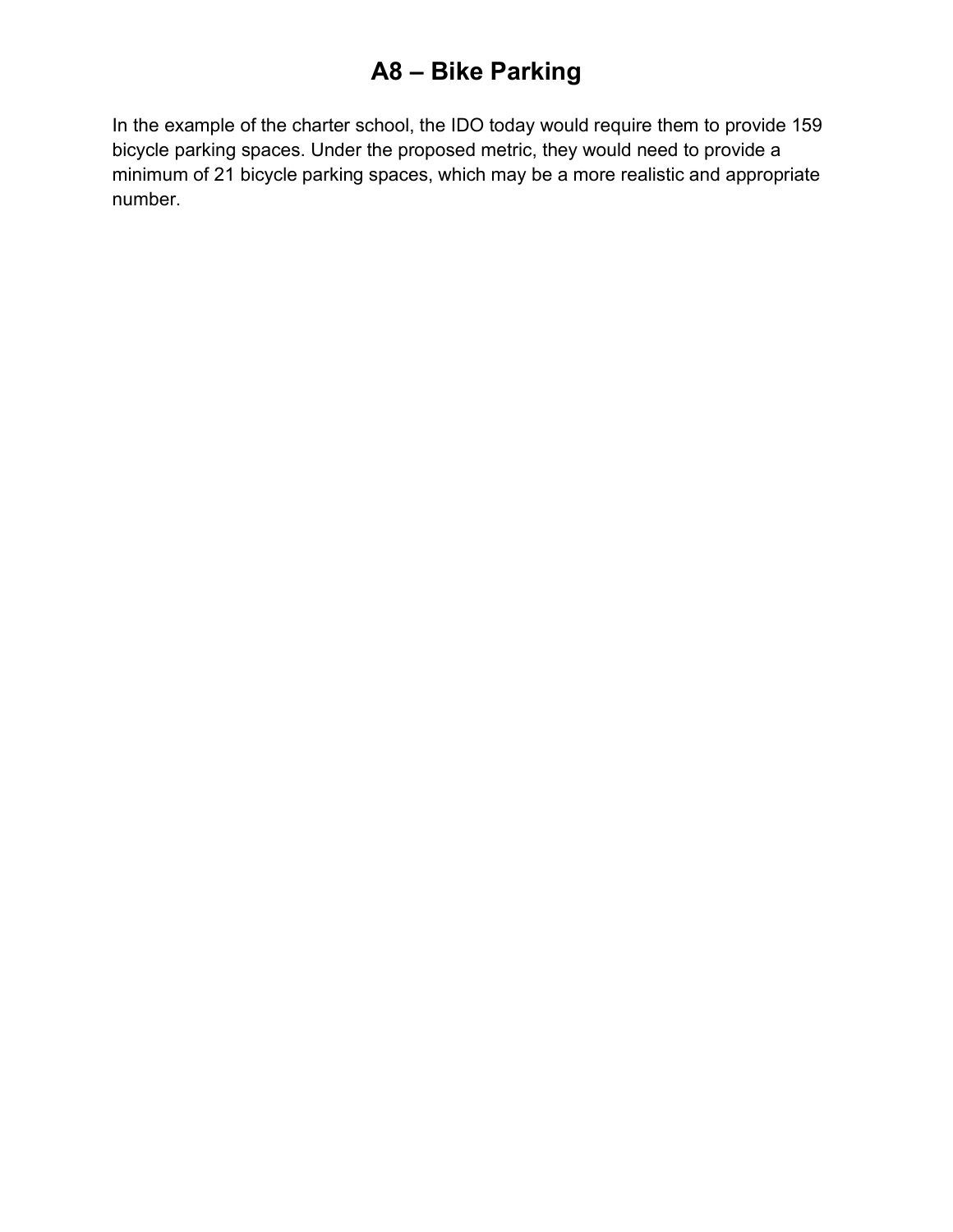## **A9 – Townhouses in proximity to premium transit stations**

#### **LAND USE, PLANNING AND ZONING SUBCOMMITTEEE of the CITY COUNCIL**

**March 30th, 2022**

**COMMITTEE AMENDMENT NO. \_\_\_\_ TO \_\_ Exhibit A to O-22-10 AMENDMENT SPONSORED BY COUNCILOR \_\_\_Isaac Benton \_\_\_**

1. On Page 156, Section 4-3(B)(6), add a new subsection e) that reads as follows:

[e) In the MX-L, MX-M, MX-H zone districts, townhouses are prohibited within Premium Transit Area Main Street Areas and Premium Transit Areas unless the front facade is facing the corridor area.]

**Explanation**: This amendment proposes to prohibit townhouse developments in proximity to Premium Transit Areas and Main Street Corridors unless the townhouse is facing said corridor. Townhouses are defined in the IDO as:

#### **Dwelling, Townhouse**

A group of 3 or more dwelling units divided from each other by vertical common walls, each having a separate entrance leading directly to the outdoors at ground level. For the purposes of this IDO, this use is considered a type of low-density residential development, whether the townhouses are platted on separate lots or not. See also Development Definitions for *Low-density Residential*.

This amendment was originally proposed at LUPZ as a full prohibition on Townhouses in Premium Transit Areas. After considering public comment, it may be appropriate to allow townhouses on urban corridors however those townhouses should face the corridor to create a desirable streetscape. Without this regulation, townhouses could have their side or back yards facing the corridors.

A Premium Transit Area is mapped on AGIS and is defined in the IDO as:

#### **Premium Transit (PT) Area**

Lots within 660 feet in any direction of a transit station with transit service of 15 minute or greater frequency on a Premium Transit Corridor as designated by the ABC Comp Plan, as amended. Development standards associated with the Premium Transit designation apply once the station locations have been identified and funding for the transit service and any associated streetscape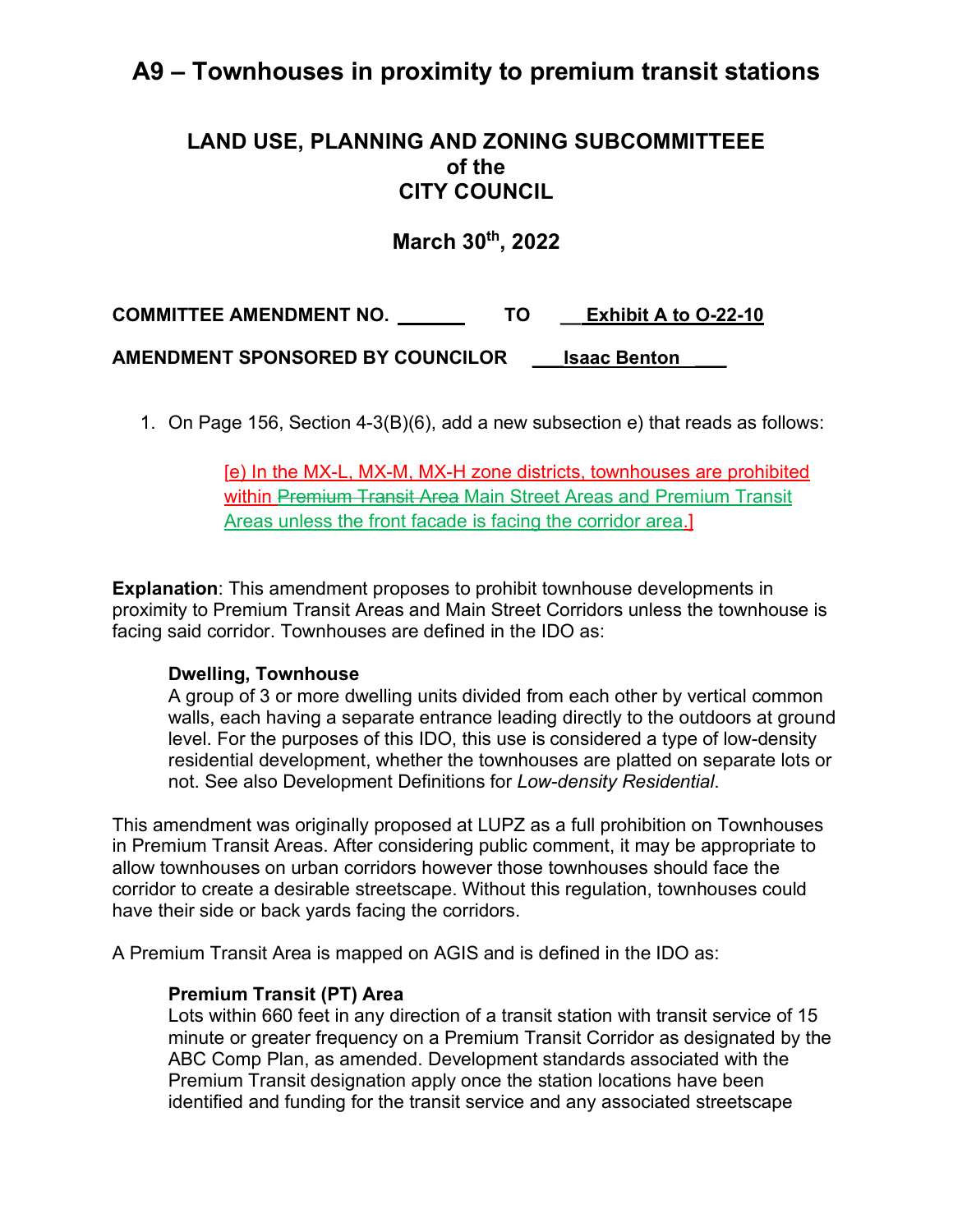## **A10 – Climatic & Geographic Responsiveness**

### **LAND USE, PLANNING AND ZONING COMMITTEE of the CITY COUNCIL**

### **March 30th, 2022**

**COMMITTEE AMENDMENT NO. \_\_\_\_ TO \_Exhibit A to\_O-22-10**

**AMENDMENT SPONSORED BY COUNCILOR Dan Lewis**

**1.** On page 230 of Exhibit A, strike Section 5-2(D) in it's entirety as follows and renumber subsequent sections:

#### **[5-2(D) SITE DESIGN TO RESPOND TO CLIMATE AND GEOGRAPHIC FEATURES**

All multi-family residential development containing more than 25 dwelling units and all nonresidential development, except industrial development, shall comply with all of the standards in this Subsection 14-16-5-2(D).

#### 5-2(D)(1) **Climatic Responsiveness**

The site design process shall include a sun and shade analysis of daily and seasonal position of the sun to improve the energy performance of buildings. The sun and shade analysis shall be included with applications for Site Plan.

5-2(D)(1)(a) Building layout and window placement shall be evaluated to reduce summer heat and glare and to capture winter sun.

5-2(D)(1)(b) Living landscape elements shall be evaluated for placement in the most beneficial microclimates and/or to provide the best cooling conditions to mitigate heat gain.

5-2(D)(2) **Geographic Responsiveness**

5-2(D)(2)(a) The site design process shall include an analysis of the ability to capture views of prominent geographic features to make visual connections to those features. The site analysis shall be noted on building layouts included with applications for Site Plan.

5-2(D)(2)(b) The placement and orientation of buildings, windows, balconies, and patios shall be evaluated to capture available views of prominent geographical features, such as the Sandia mountains, the Bosque/Rio Grande, and the Volcanoes/Northwest Mesa Escarpment.]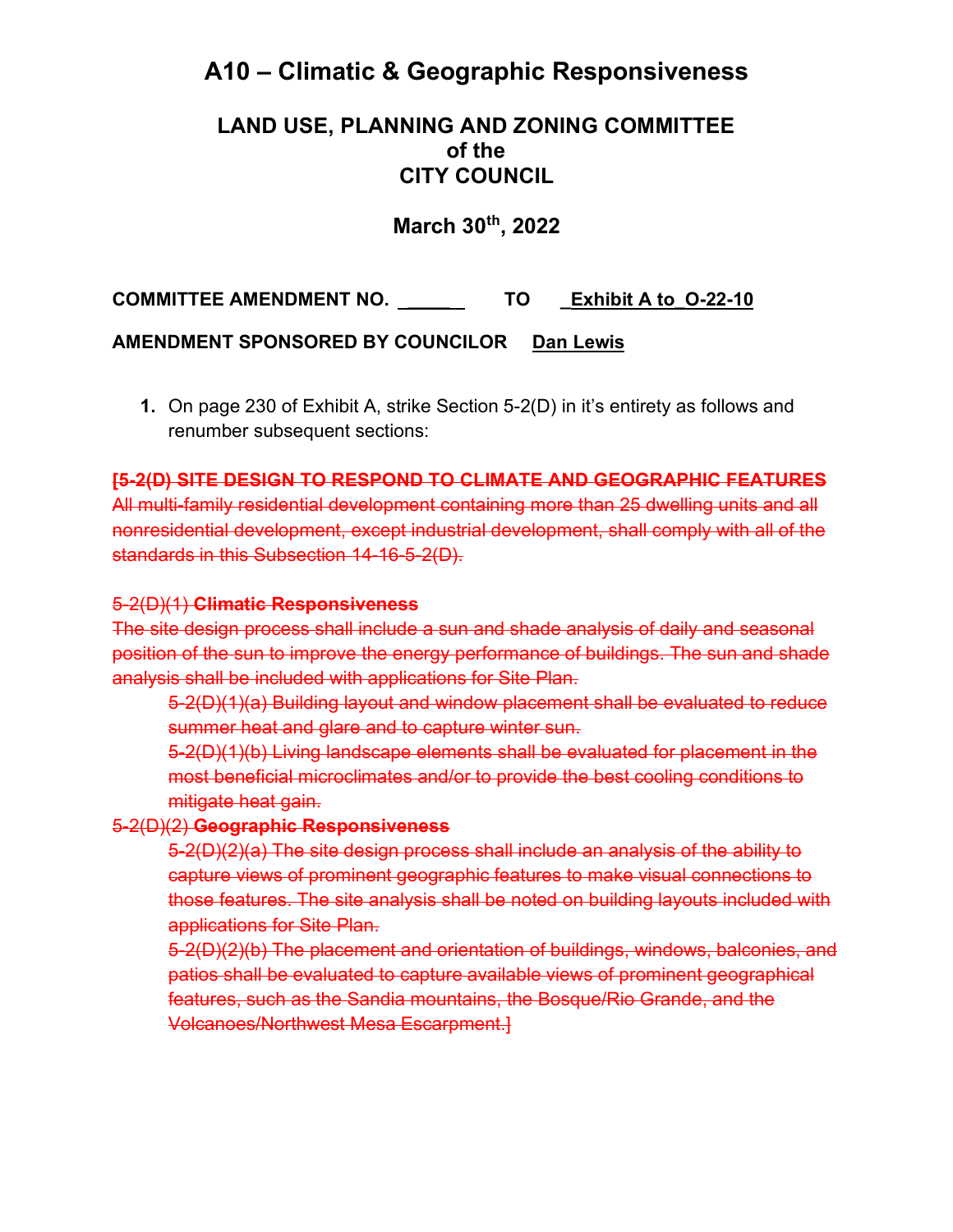# **A10 – Climatic & Geographic Responsiveness**

**Explanation**: This amendment proposes to strike the requirement for an analysis of how a site has been designed in such a way that is responsive to local climate and geographic features. Today, this section requires an applicant to provide a sun and shade analysis of all buildings on-site when submitting an application for a site plan. It also requires the applicant to provide a narrative description of how the site design captures views of prominent geographic features, identified as the Sandia Mountains, the Bosque/Rio Grande, and the Volcanoes/Northwest Mesa Escarpment for example, and evaluate the orientation of any buildings to those prominent geographic features.

Council staff has heard feedback on this requirement:

- This requirement has no teeth. It calls for an analysis, but if the conclusion is that the buildings are not at all responsive to the climate and are not oriented towards certain views, the City has no way to require otherwise.
- In late 2020, the City adopted the 2018 International Energy Conservation Code. This is a modern building code related to energy efficiency through building design elements such as window types, insulation requirements lighting/appliance standards. This may be a more effective way to promote and require energy efficiency than the analysis that is required in the IDO today and is more likely to result in energy efficient practices.
- The analysis, particularly the sun and shade analysis which can only be done using technical software that models the sun on a building at any particular point in a day, is expensive to administer. For a single-building development of ordinary shape, this analysis can add an upwards of \$5,000 to the development cost. For multi-building developments or developments where the buildings are not rectangular in shape, the cost can be in the tens of thousands range.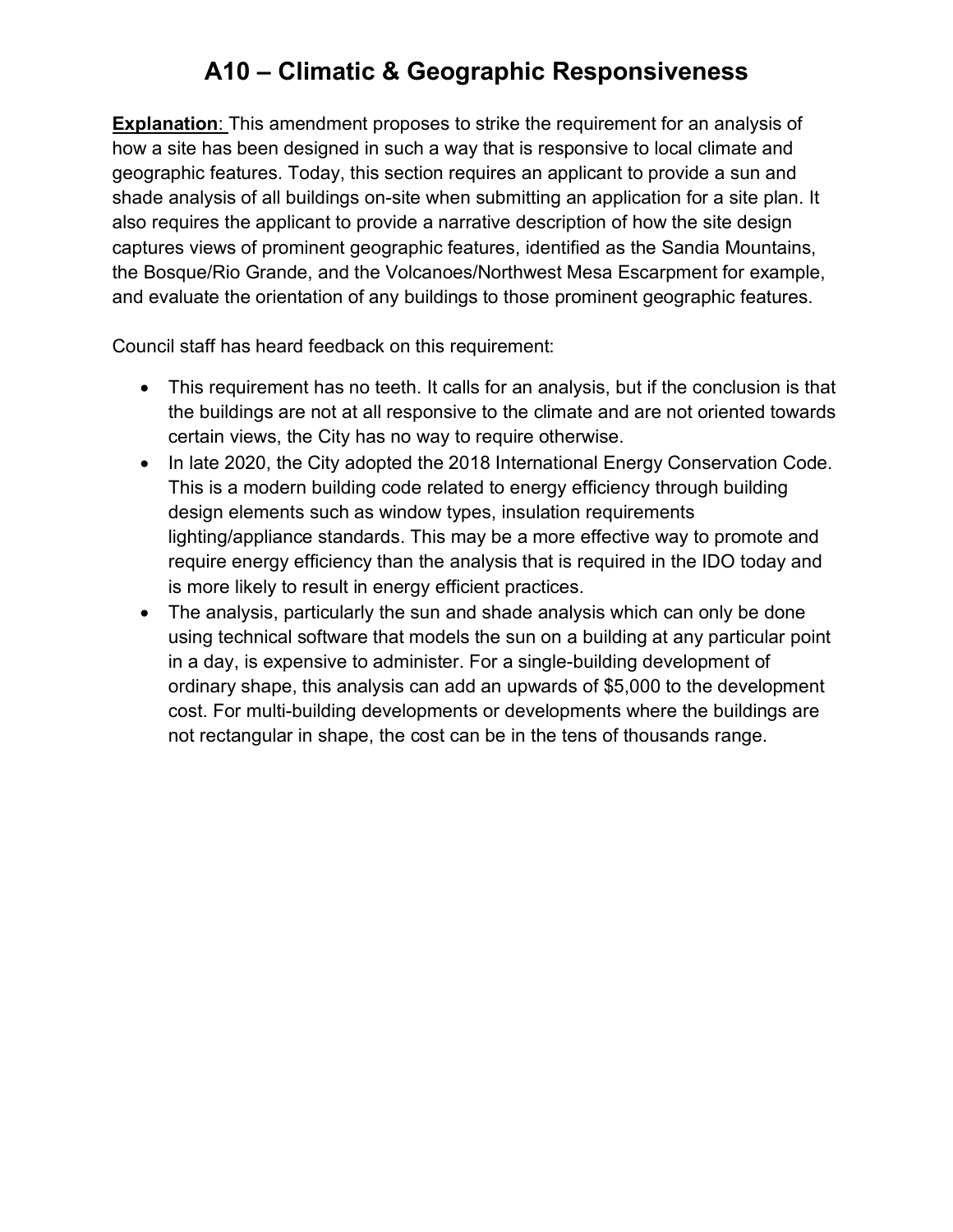## **A11 – Parking for multi-family and retail uses**

#### **LAND USE, PLANNING AND ZONING COMMITTEE of the CITY COUNCIL**

### **March 30th, 2022**

**COMMITTEE AMENDMENT NO. \_\_\_\_ TO \_Exhibit A to\_O-22-10**

#### **AMENDMENT SPONSORED BY COUNCILOR Dan Lewis**

**1.** On page 264 of Exhibit A, amend the lines in table 5-5-1 as follows

| Dwelling, multi-family | <del>[1.5 spaces / DU</del>                           |
|------------------------|-------------------------------------------------------|
|                        | space / Studio                                        |
|                        | 1.2 spaces / 1 bedroom                                |
|                        | 1.6 spaces / 2 bedrooms                               |
|                        | 1.8 spaces / 3 or more bedrooms]                      |
|                        | UC-MS-PT: 1 space / DU                                |
| <b>General Retail</b>  | 4 spaces / 1,000 sq. ft. GFA                          |
|                        | [1 space / 200 sq. ft. GFA for establishments no more |
| <b>Grocery Store</b>   | than 10,000 sq. ft.                                   |
|                        | 1 space / 225 sq. ft. GFA for establishments between  |
|                        | 10,000 sq. ft. and 50,000 sq. ft.                     |
|                        | space / 300 sq. ft. GFA for establishments greater    |
|                        | than 50,000 sq ft.]                                   |
|                        | UC-MS-PT: 2.5 spaces / 1,000 sq. ft. GFA Maximum      |
|                        | (UC-MS-PT): 4 spaces / 1,000 sq. ft. GFA for primary  |
|                        | buildings with more than 100,000 sq. ft. GFA          |
|                        |                                                       |

**Explanation**: This amendment proposes to amend the required amount of parking spaces for multi-family dwellings and general retail. Staff received data on three different apartment complexes in the city that outlined the number of required parking spaces per the IDO versus the number of vehicles apartment dwellers own and need to park on the property. Today, the IDO requires 1.5 spaces per dwelling unit. The Olympus Solaire complex, located on the west side, has shown a need of 1.15 parking spaces per unit. Olympus Northpoint, located near I-25 and Alameda, has shown a need of 1.35 spaces per unit. These recent examples have demonstrated that the parking requirements for multi-family dwellings is requiring a developer to provide excess, unused parking. This unused parking results in excess hardscape which can have a negative impact on the heat island effect and increase storm water runoff. This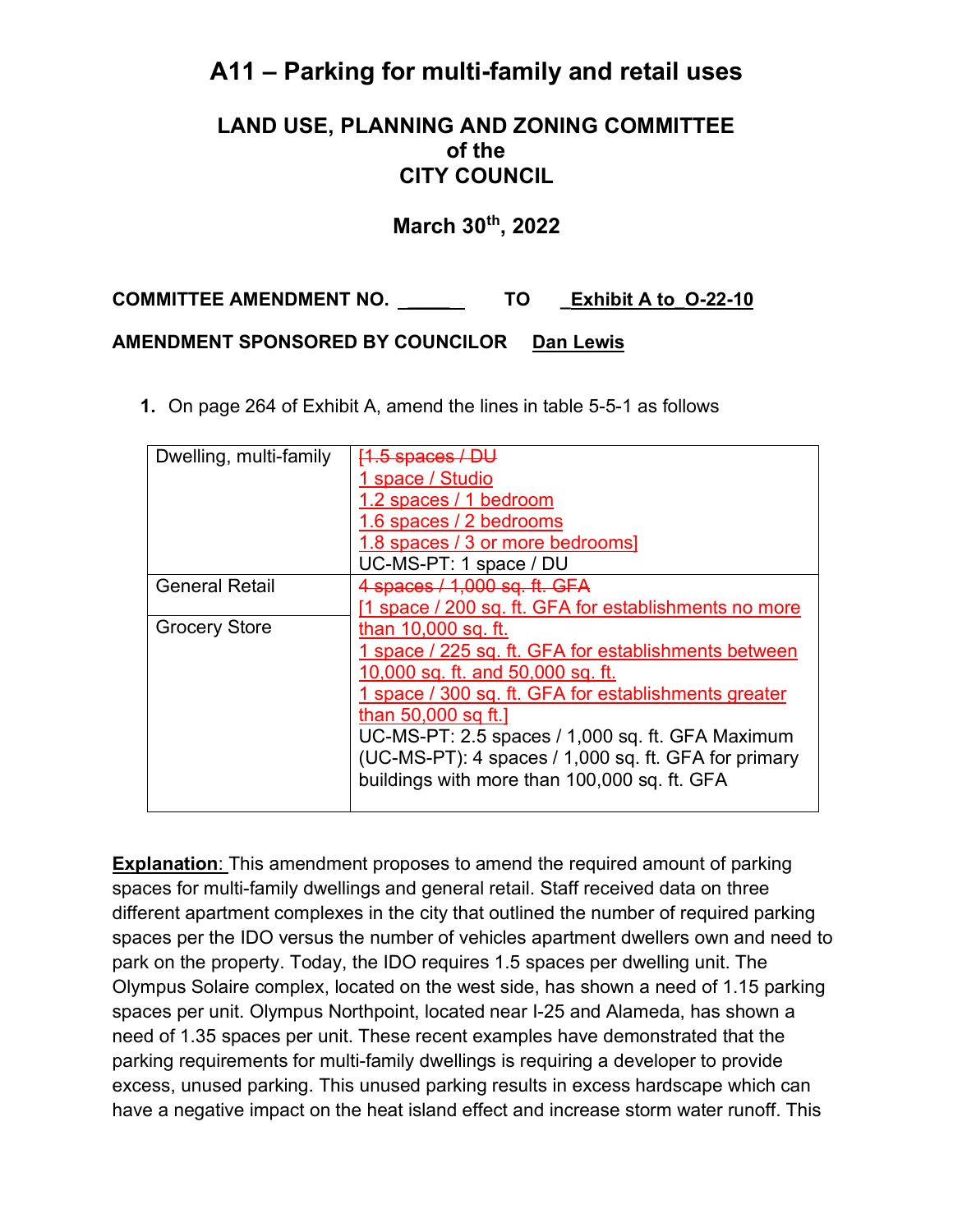# **A11 – Parking for multi-family and retail uses**

calculation would still accommodate for ample guest parking, based on the calculations provided.

This amendment proposes a tiered approach, where fractions of a parking space will be calculated based on the size of the apartment unit. The IDO clarifies that if a parking calculation results in a fraction of the number, the required parking spaces shall be rounded down to the nearest whole number.

This amendment also creates a similar tiered system for General Retail and Grocery Stores, based on data collected from other cities on how they park these uses.

| Phoenix, AZ          | $1/300$ sq. ft                          |
|----------------------|-----------------------------------------|
| Salt Lake City, UT   | $1/500$ sq. ft                          |
| Austin, TX           | $1/275$ sq. ft                          |
| Colorado Springs, CO | $1/300$ sq. ft                          |
| Oklahoma City, OK    | 1/200 sq. ft for establishments up to   |
|                      | 12,000                                  |
|                      | 1/225 sq. ft for establishments between |
|                      | $12,0001 - 48,000$                      |
|                      | 1/300 sq. ft for establishments greater |
|                      | than 48,000                             |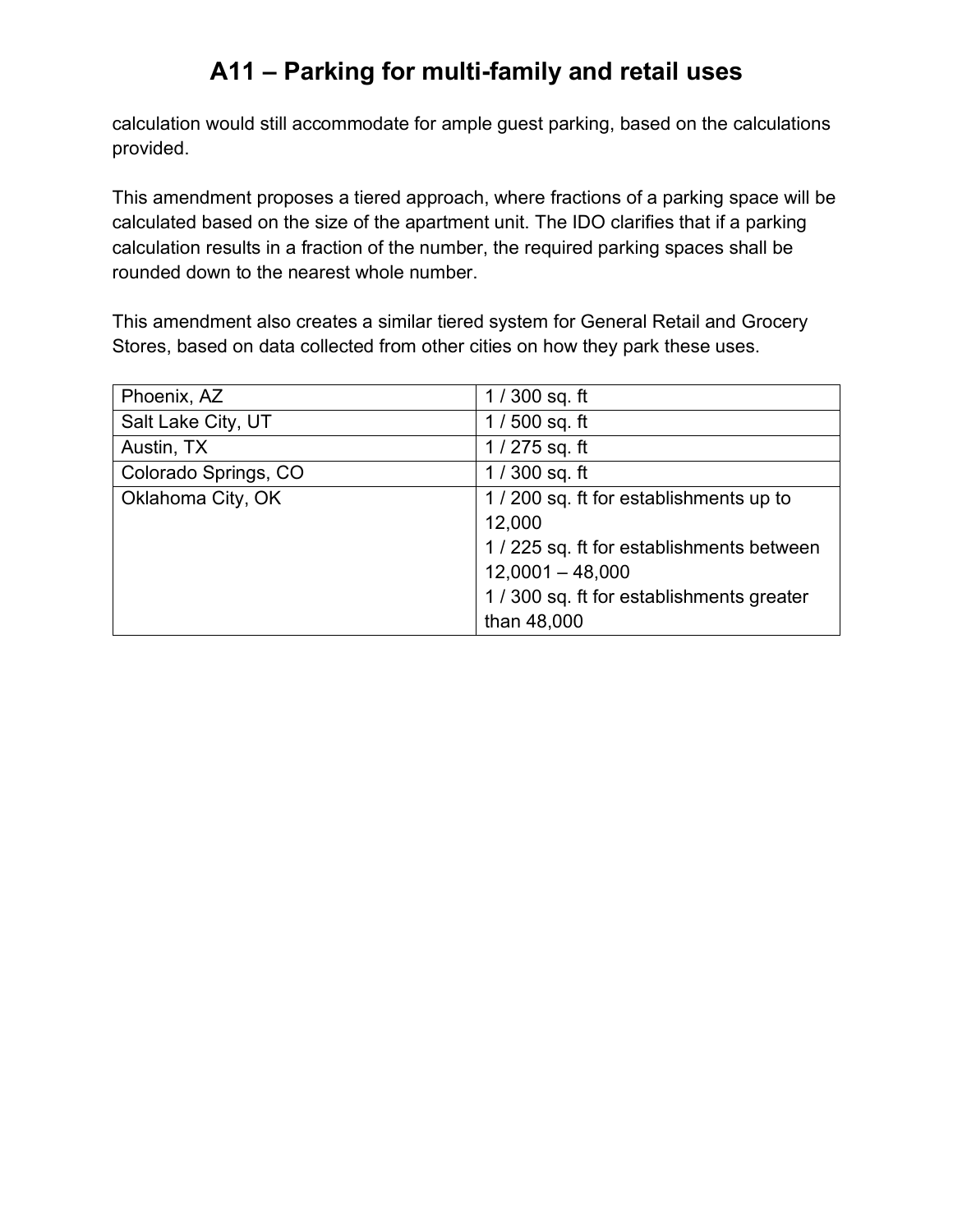#### **LAND USE, PLANNING AND ZONING SUBCOMMITTEEE of the CITY COUNCIL**

### **March 30th, 2022**

**COMMITTEE AMENDMENT NO. \_\_\_\_ TO \_\_ Exhibit A to O-22-10** 

**AMENDMENT SPONSORED BY COUNCILOR Jones, Bassan, Benton \_\_\_**

- 1. On Page 146, in Table 4-2-1, in the Civic and Institutional Uses category, add a new use "Safe Outdoor Space". Add a "C" in the MX-T and MX-L zone districts, and add a "P" in the MX-M, MX-H, NR-C, NR-BP, NR-LM, and NR-GM zone districts. Add "4-3(C)(9)" for the Use Specific Standards column.
- 2. On Page 161, in Subsection 4-3(C)(8)(a) amend the use-specific standard for religious institution use as follows:

Incidental activities, including but not limited to recreational, educational, overnight shelters, campgrounds [, and safe outdoor spaces] are allowed, provided that all of the following conditions are met.

3. On page 161, in Subsection  $4-3(C)(8)(a)$ , add a new subsection  $4-3(C)(8)(a)4$ . that reads as follows:

> [4. Safe Outdoor Spaces must comply with all applicable State and local regulations for safe outdoor spaces. For the purposes of this IDO, a conditional use approval is not required, but the use specific standards for Safe Outdoor Spaces pursuant to IDO Subsection 14-16-4- 3(C)(9) do apply, with the exception that the prohibition in proximity to R-A, R-1, R-MC, or R-T in 4-3(C)(9)(a) does not apply.]

4. On page 161, add a new use-specific standard as a new IDO Subsection 4- 3(C)(9):

[4-3(C)(9) Safe Outdoor Space

4-3(C)(9)(a) Any portion of a lot in use as a Safe Outdoor Space shall be at least 330 feet from any property zoned R-A, R-1, R-MC, or R-T that contains low-density residential development.

4-3(C)(9)(b) The maximum number of designated spaces shall be 40 per safe outdoor space development. One (1) tent, recreational vehicle, or light vehicle is allowed per designated space. The maximum number of occupants per safe outdoor space development is 50 people.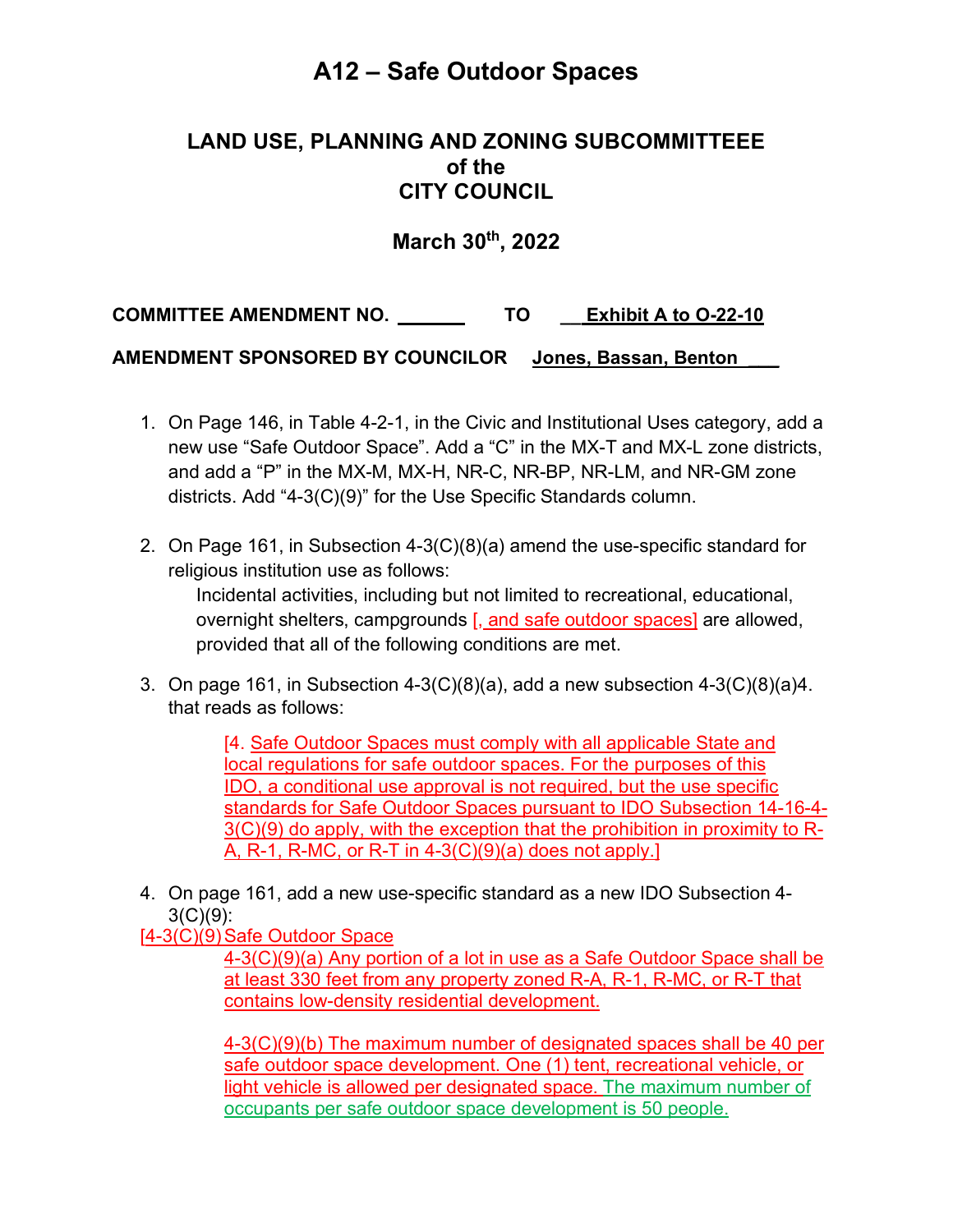4-3(C)(9)(c) Safe Outdoor Spaces with more than 10 designated spaces, and with a maximum occupancy of 15, are prohibited within 660 feet in any direction of a lot containing any other Safe Outdoor Space with more than 10 designated spaces, and with a maximum occupancy of 15.

4-3(C)(9)(d) One water-flush or composting toilet and hand washing station shall be provided for every 8 designated spaces and shall not be more than 300 feet in any direction of any designated space. Water-flush or composting toilets and hand washing stations shall be provided within two years of the city approval of the Safe Outdoor Space. Prior to the installation of water-flush or composting toilets, portable toilets and handwashing stations may be provided to meet this requirement. Portable toilets and handwashing stations shall be serviced at regular intervals. One water-flush or composting toilet shall be provided for every 8 designated spaces, and one hand washing station shall be provided for every 10 designated spaces.

- i. Hand washing and toilet stations shall not be more than 300 feet in any direction of any designated space.
- ii. Plumbed hand washing and water-flush or composting toilet stations shall be provided within two years of the city approval of the Safe Outdoor Space.
- iii. Prior to the installation of plumbed handwashing stations and water-flush or composting toilets, portable toilets and handwashing stations may be provided to meet this requirement.
	- a. Portable toilets and handwashing stations shall be provided at a ratio of one station per 8 designated spaces.
	- b. Portable toilets and handwashing stations shall be serviced at regular intervals.

4-3(C)(9)(e) Designated spaces and lavatories shall be set back a minimum of 20 feet from each property line abutting R-ML or R-MH or any Mixed-Use zone district, and minimum of 5 feet from any other property line.

4-3(C)(9)(f) The area containing the designated spaces shall be screened on all sides by an opaque wall or fence or vegetative screen at least 6 feet high. Other Landscaping, Buffering, and Screening requirements in Section 5-6 do not apply.

4-3(C)(9)(g) Each Safe Outdoor Space shall include a full-time manager who shall not reside on-site, plus an on-site manager and an assistant manager, both of whom reside on-site.] Each Safe Outdoor Space shall include a management plan or security agreement to ensure the safety of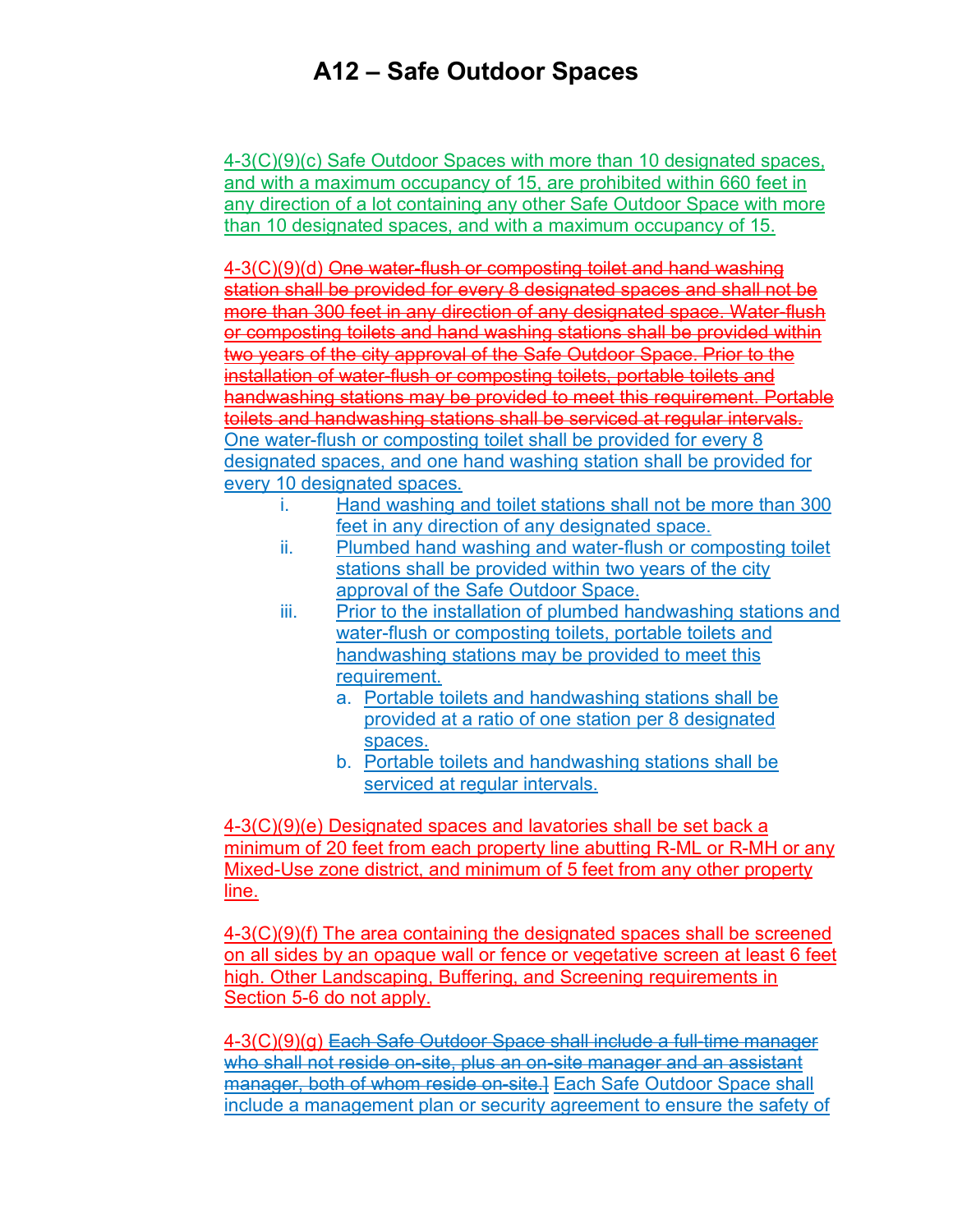individuals occupying the designated spaces. Proof of the plan or agreement shall be required with the application for a Safe Outdoor Space. The plan or agreement shall indicate on-site or on-call support on a 24 hours a day, 7 days a week basis.

4-3(C)(9)(h) Each safe outdoor space shall offer social services and support facilities to its occupants. These may include but are not limited to showers, education and job training, storage space for residents' belongings, recreational services, facilities, and activities for use by occupants to provide comprehensive livability options.]

- 5. On page 265, in Table 5-5-1, add a new use "[Safe Outdoor Space]" in the Use column, and in the IDO Parking Requirement Column add "[2 spaces per project site]".
- 6. In Subsection 7-1, Definitions, add in appropriate alphabetical order a new definition for "Safe Outdoor Space" as follows:

[**Safe Outdoor Space** A lot, or a portion of a lot, developed to provide designated spaces for occupancy by tents, recreational vehicles, and/or light vehicles. Designated spaces are provided to occupants at no charge. A safe outdoor space [offers] [shall include] social services and support facilities[.][that may include education and job training, storage space for residents' belongings, recreational services, facilities, and activities for use by residents to provide comprehensive livability options.] See also *Recreational Vehicle, Light Vehicle*.]

**Explanation**: This amendment proposes to create a new use "Safe Outdoor Space" in order to allow for the development of sites that can be quickly and easily established that would provide a safe space for members of the unhoused community to have a tent, recreational vehicle, or place to park their vehicle safely. The latest census of homeless individuals in Albuquerque was 1,570 individuals. While the city and county have a number of initiatives underway, these don't meet the needs of all. And for many in the unhoused community, are not somewhere they are comfortable going. Safe Outdoor Spaces are intended to be a fast and efficient way to serve our unhoused community members.

A Safe Outdoor Space would be:

- Be limited in scale (maximum of 40 designated spaces)
- Provide facilities for personal hygiene
- Provide social services and support facilities
- Include space for individuals to securely store their belongings
- Provide an address for mail for each resident
- Fenced and screened

Safe Outdoor Spaces are modelled after Camp Hope in Las Cruces which in the past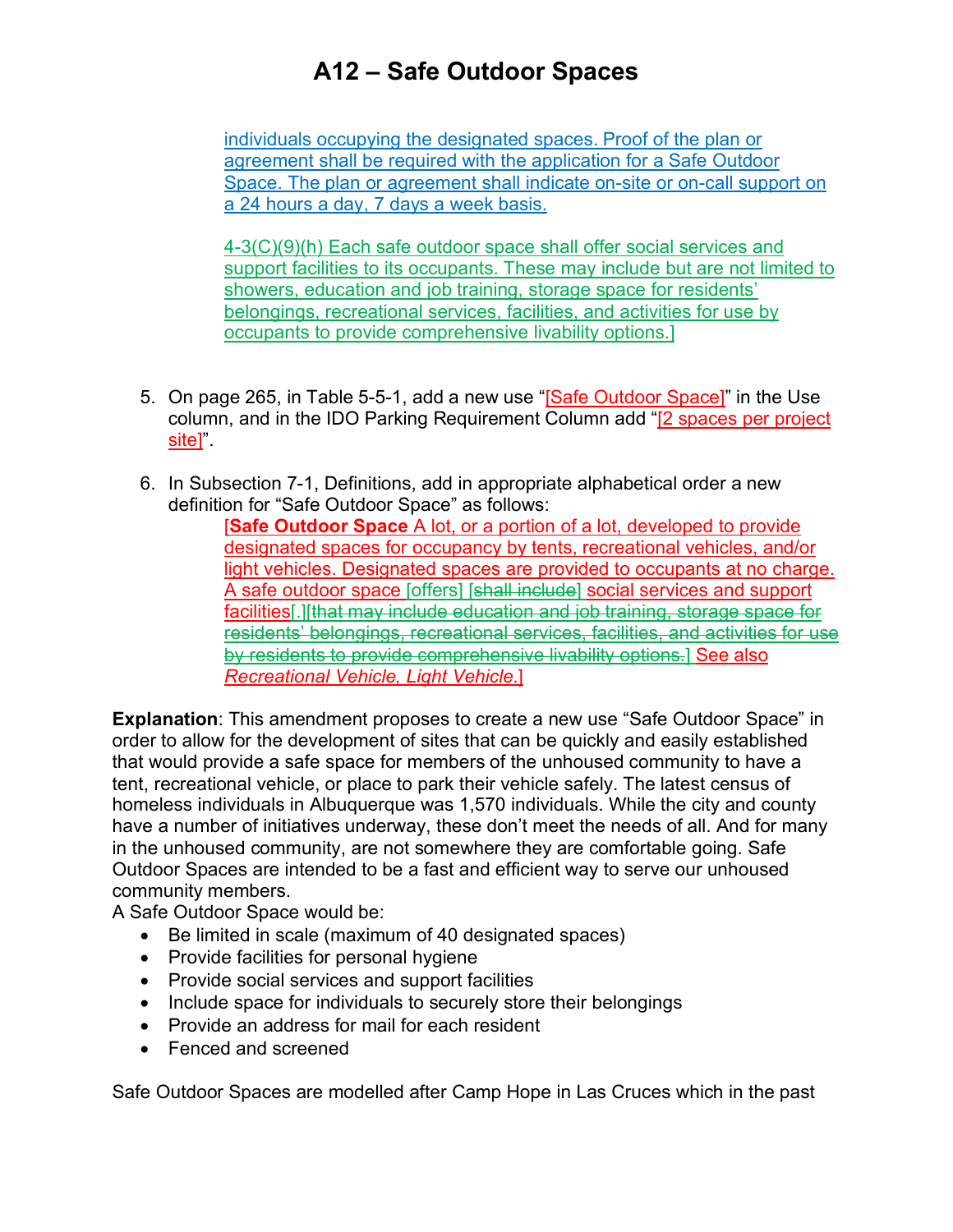11 years of existence, has served an average of 200 individuals per year. This is 200 people per year in just one facility who were kept safe, offered services and helped with transitioning to more permanent housing.

**NOTE:** Text in BLUE indicates revisions to the text of the amendment since the amendment was first made available to the public on March 9th 2022.

**NOTE:** Text in GREEN indicates revisions to the text of the amendment since the amendment was made available to the public on March 16<sup>th</sup> 2022.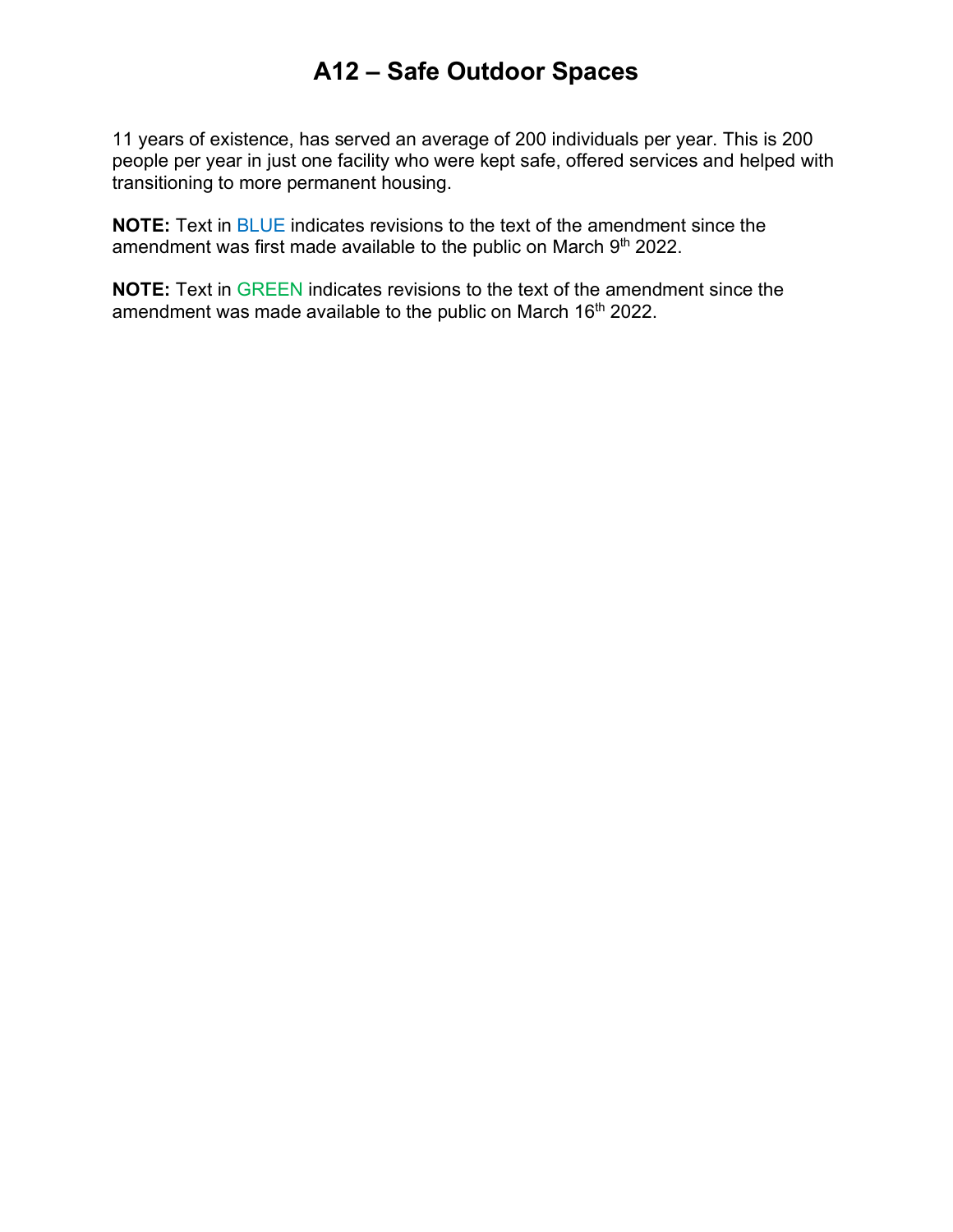# **A13 – Temporary Campgrounds**

### **LAND USE, PLANNING AND ZONING SUBCOMMITTEEE of the CITY COUNCIL**

### **March 30th, 2022**

**COMMITTEE AMENDMENT NO. \_\_\_\_ TO \_\_ Exhibit A to O-22-10** 

**AMENDMENT SPONSORED BY COUNCILOR \_\_\_Isaac Benton \_\_\_**

- 1. On Page 149, in Table 4-2-1, in the Temporary Use that Require a Permit category, add a new use "Temporary Campground". Add a "P" in the MX-T, MX-L, MX-M, MX-H, NR-C, NR-BP, NR-LM, and NR-GM zone districts. Add "4- 3(G)(1)" for the Use Specific Standards column.
- 2. On Page 161, in Subsection 4-3(C)(8)(a) amend the use-specific standard for religious institution use as follows:

Incidental activities, including but not limited to recreational, educational, overnight shelters, campgrounds [, and temporary campgrounds] are allowed, provided that all of the following conditions are met.

3. On page 161, in Subsection 4-3(C)(8)(a), add a new subsection 4-3(C)(8)(a)4. that reads as follows:

> [4. Temporary Campgrounds must comply with all applicable State and local regulations for temporary campgrounds. For the purposes of this IDO, a conditional use approval is not required, but the use specific standards for temporary campgrounds pursuant to IDO Subsection 14-16-4-3(G)(1) do apply, with the exception that the prohibition in proximity to any Residential zone district or lot containing a residential use in any Mixed-use zone district in 4-3(G)(1)(b) does not apply.]

4. On page 161, add a new use-specific standard as a new IDO Subsection 4-  $3(G)(1)$ :

[4-3(G)(1)Campground, Temporary

4-3(G)(1)(a) This use is limited to a year. A Temporary Use Permit may be extended for one additional year. A new Temporary Use Permit pursuant to Subsection 14-16-6-5(D) shall not be approved within 6 months of the last date the use was allowed in a previous Temporary Use permit.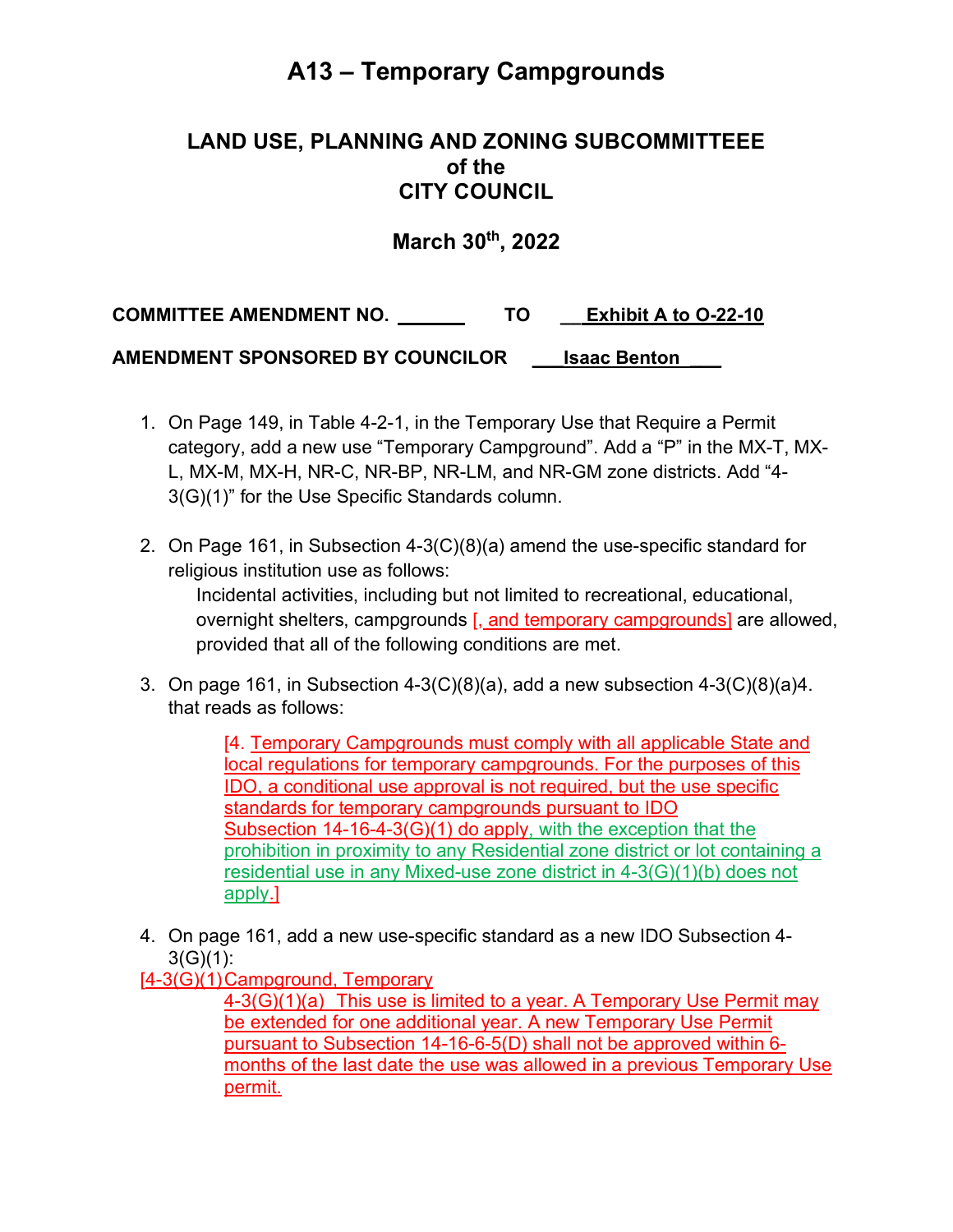# **A13 – Temporary Campgrounds**

4-3(G)(1)(b) This use is prohibited within 25 Any portion of a lot in use as a Temporary Campground shall be at least 330 feet in any direction of from any Residential zone district or lot containing a residential use in any Mixed-use zone district.

4-3(G)(1)(c) This use is prohibited adjacent to Major Public Open Space.

4-3(G)(1)(d) One (1) tent is allowed per camp site, and the maximum gross density on a lot shall be 25 camp sites per acre. The maximum number of camp sites shall be 30 per temporary campground development. One (1) tent or recreational vehicle is allowed per camp site. The maximum number of occupants per temporary campground is 40 people.

4-3(G)(1)(e) Lavatories with at least one toilet and one handwashing station for every 5 camp sites shall be provided and shall not be more than 300 feet in any direction of any camp site. One shower per 10 camp sites shall be provided. Portable showers, toilets and handwashing stations may be provided to meet this requirement, but proof of a maintenance agreement shall be required demonstrating that they will be serviced at regular intervals.

4-3(G)(1)(f) Camp sites and lavatories shall be set back a minimum of 25 feet from each property line.

4-3(G)(1)(g) The portion of a temporary campground containing the camp sites shall be screened on all sides by an opaque fence, wall, or vegetative screen at least 6 feet high unless they are set back at least 100 feet from any property line abutting a street.

4-3(G)(1)(h) On any side of the premises adjacent to any Residential zone district, an opaque wall or fence at least 6 feet high is required.

4-3(G)(1)(i) For the duration of the Temporary Permit, either a caretaker shall live on-site or a contract shall be in place with a security company that provides response for 24 hours a day, 7 days a week.

1. Proof of a lease or rental agreement for the caretaker or contract for the security company shall be required with the application for a Temporary Permit.

2. A dwelling unit for the caretaker shall be required to meet the relevant use-specific standard for that use in Subsection 14-16-4-3, including but not limited to an accessory dwelling unit in Subsection  $14 - 16 - 4 - (F)$ .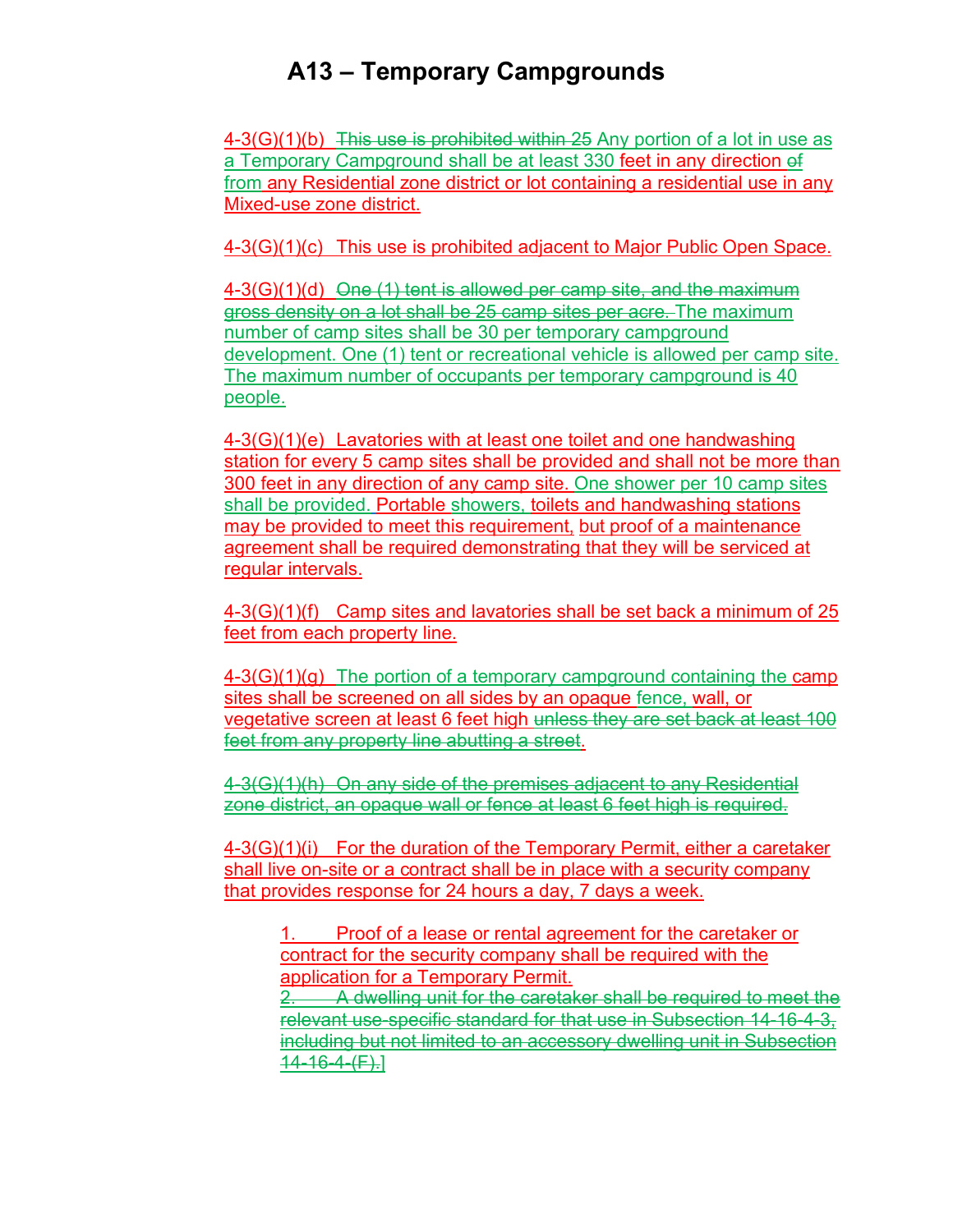# **A13 – Temporary Campgrounds**

5. In Subsection 7-1, Definitions, add in appropriate alphabetical order a new definition for "Campground, Temporary" as follows:

[**Campground, Temporary** A temporary use added to a lot for occupancy by tents or recreational vehicles, provided to occupants at no charge and which are for transient dwelling purposes following requirements and as limited by the use-specific standard in IDO Subsection 14-16-4-3(G)(1). See also *Campground or Recreational Vehicle Park*.]

**Explanation**: This amendment proposes to create a new use "Campground , Temporary" in order to allow for the development of temporary campgrounds, that would last for a period of no more than 1 year (365 days). The unhoused population in Albuquerque has increased significantly in recent years, with many members of the community living in tents throughout the community. This new use would allow for the creation temporary campgrounds that could be established more quickly throughout the city. The latest census of homeless individuals in Albuquerque was 1,570 individuals.

**NOTE:** Text in GREEN indicates revisions to the text of the amendment since the amendment was first made available to the public on March 16<sup>th</sup> 2022.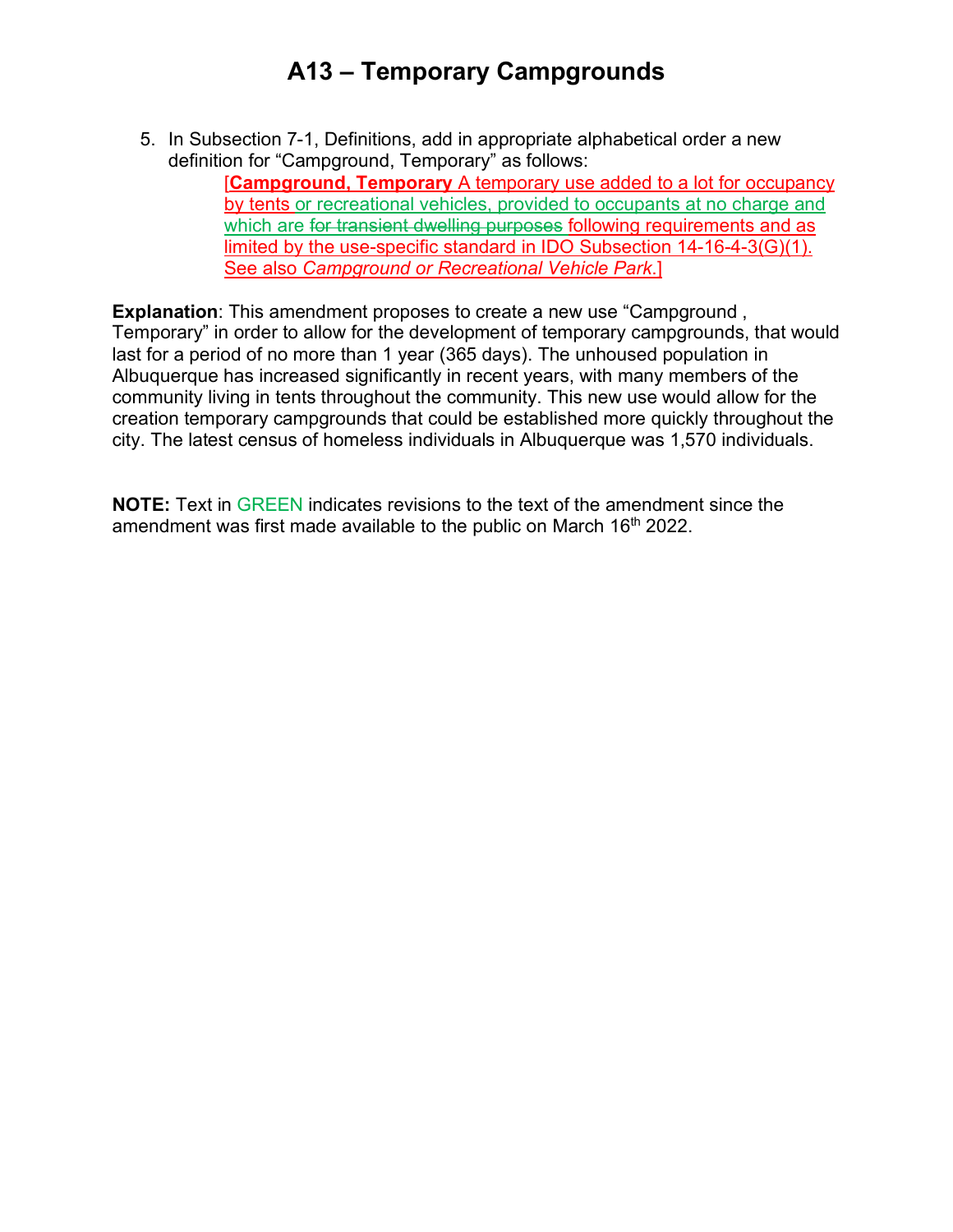## **A14 – Utility easements related to vacations of right-of-way**

### **LAND USE, PLANNING AND ZONING COMMITTEE of the CITY COUNCIL**

**March 30th, 2022** 

**COMMITTEE AMENDMENT NO. \_\_\_\_ TO \_Exhibit A to O-22-10**

**AMENDMENT SPONSORED BY COUNCILOR Trudy Jones**

**1.** On page 488 of the Redline version of the IDO, amend section 6-6(M)(2) as shown in Exhibit A to this amendment

**Explanation:** This amendment proposes to provide clarity on the procedures for vacations of public right-of-way when there are existing utilities or recorded utility easements in the area proposed to be vacated. These changes are in response to a request from PNM to further clarify these procedures beyond what the EPC already added to the IDO during their deliberations this year (found in the redline document). While the changes are derived from a request from PNM, the added language would be applicable to all utilities and utility agencies.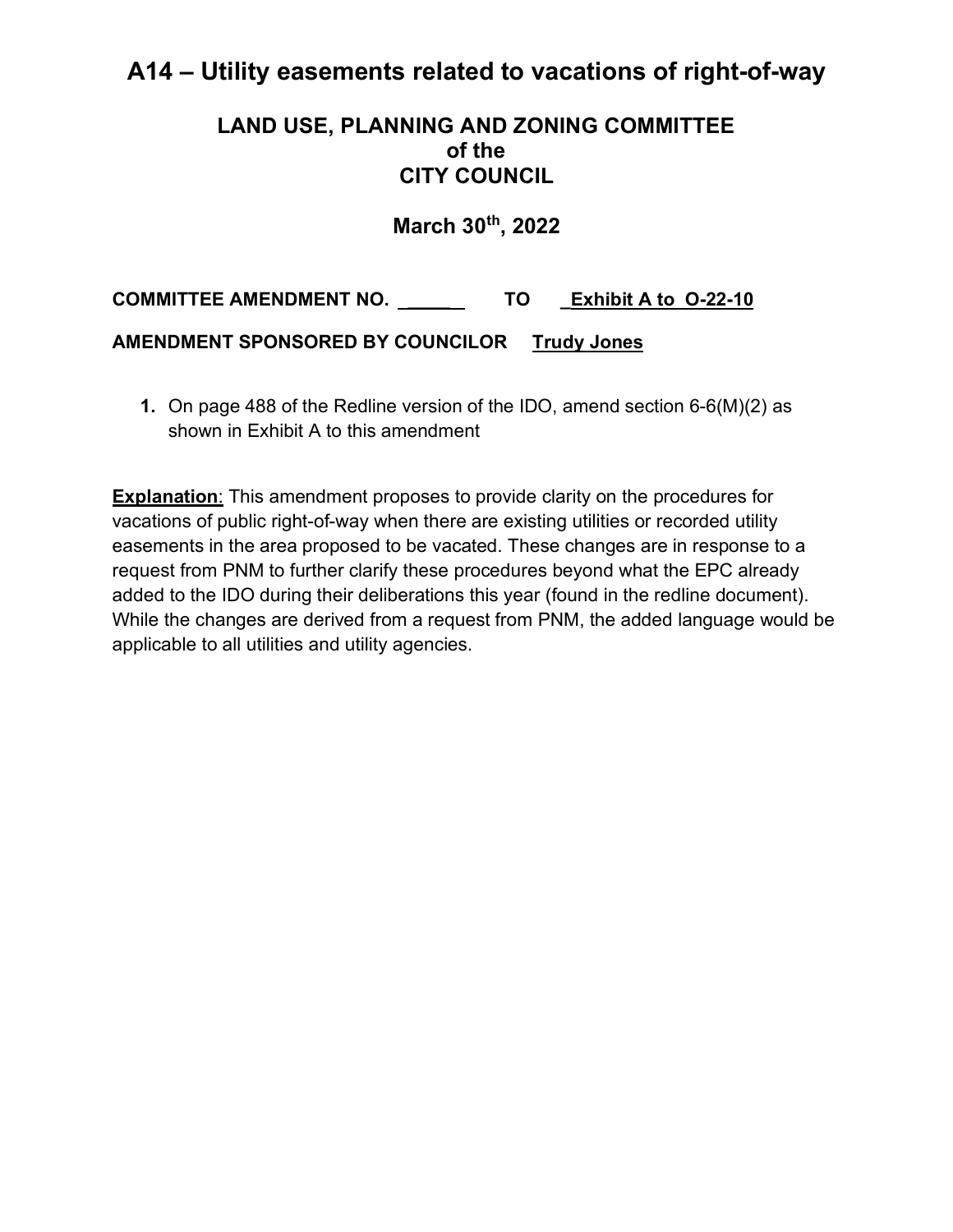# Exhibit A to Amendment A14

1. Amend IDO Subsection 14-16-6-6(M) VACATION OF EASEMENT, PRIVATE WAY, OR PUBLIC RIGHT-OF-WAY on Page 489 to replace the language in Subsection 14-16-6-6(M)(2)(f)(2) with language as shown below, in response to PNM's requested language to clarify existing easements as they pertain to utilities.

#### **6-6(M)(2) Procedures**

6-6(M)(2)(f) If an application for a Vacation of Public Right-of-way is approved, all of the following requirements shall apply.

- 1. Within 7 days of the approval, the applicant shall coordinate with the Real Property Division of the City Department of Municipal Development and send notice of the approved vacation by First Class Mail to all abutting property owners. The letter shall include the contact information for the Real Property Division of the City Department of Municipal Development, as well as any other information as directed by the Real Property Division of the City Department of Municipal Development:
	- a. Abutting property owners have 30 days from the receipt of the notice to notify the Real Property Division of the City Department of Municipal Development of the intent to purchase the vacated right-of-way, or any portion thereof, or possibly forfeit their right to do so.
	- b. Within 7 days of receipt of the notice of intent to purchase, the Real Property Division of the City Department of Municipal Development will provide the interested property owner with a purchase price for the desired portion of the vacated public right-of-way.
- 2. Any property owner that purchases vacated public right-ofway shall complete the following requirements within 1 year of the approval of the Vacation or the Vacation shall be voided:
	- a. Obtain a Subdivision of Land Minor or a Subdivision of Land – Major, as applicable, in order to combine the vacated right-of-way with their property.
		- i. The zone district boundary will be extended to the new lot lines established by the subdivision.
		- ii. In the event that there are existing utility facilities (e.g. water/sewer lines, electric lines, drainage facilities, etc.) situated on, in, or under the vacated right-ofway, the purchasing property owner shall contact any affected utility promptly following the approval of the vacation to negotiate if and under what terms the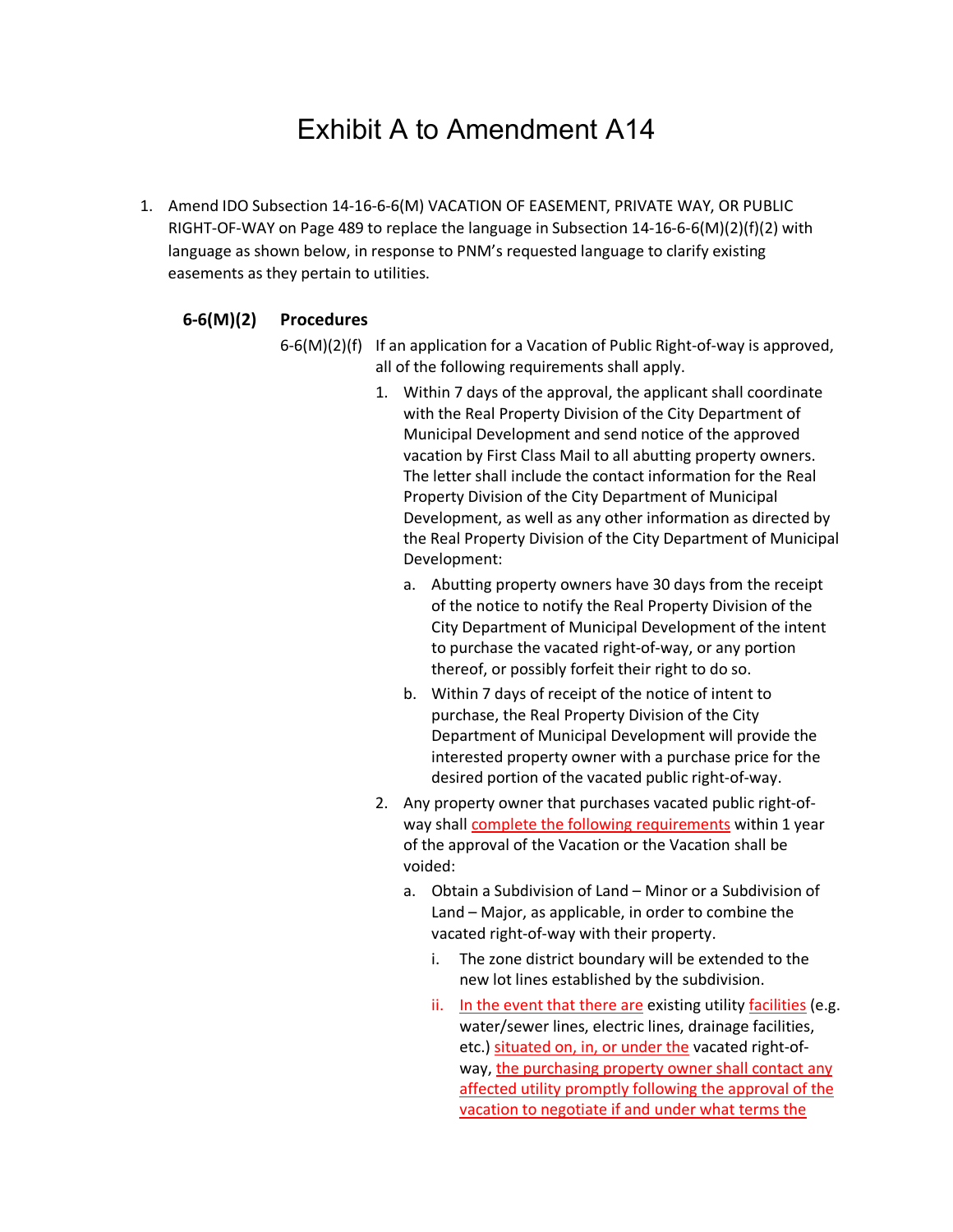property owner grants an easement for the utilities and/or if, when, and how a relocation of the utility facilities is required.

- a. Where there is no duly recorded easement associated with the existing utility facilities because the facilities were placed on the property in accordance with a franchise agreement between the City and the utility, the purchasing property owner, at his/her sole discretion, shall advise the utility of one of the following:
	- 1. That the property owner is willing to negotiate a grant of easement to accommodate all or a portion of the existing utility facilities on the property.
	- 2. That all or a portion of the existing utility facilities on the property will need to be removed and/or relocated.
- b. Where there is a duly recorded, valid easement associated with the existing utility facilities for the use and occupancy of the property, such easement runs with the land pursuant to Subsection 14-16-6-4(X)(1).
	- 1. In the event that the purchasing property owner wants to relocate any utility facilities to accommodate new development, the purchasing property owner shall contact the affected utility to request, coordinate, and negotiate the relocation of the utility facilities, associated costs, and any new easements that are needed.
	- 2. Any existing easements or newly granted easements shall be reflected on the Subdivision – Minor or Subdivision Major, as applicable, that is required pursuant to 14-16- 6-6(M)(2)(f)2.a, above.
- b. Record the final plat with the Bernalillo County Assessor, pursuant to Subsection 14-6-6(K)(2)(h) or 14-16-6-  $6(L)(2)(g)4$ , as applicable.
- c. Present and execute a quitclaim deed in a form acceptable to the City to effect the transfer of ownership after recording the final plat.
- d. Record the executed quitclaim deed with the Bernalillo County Assessor.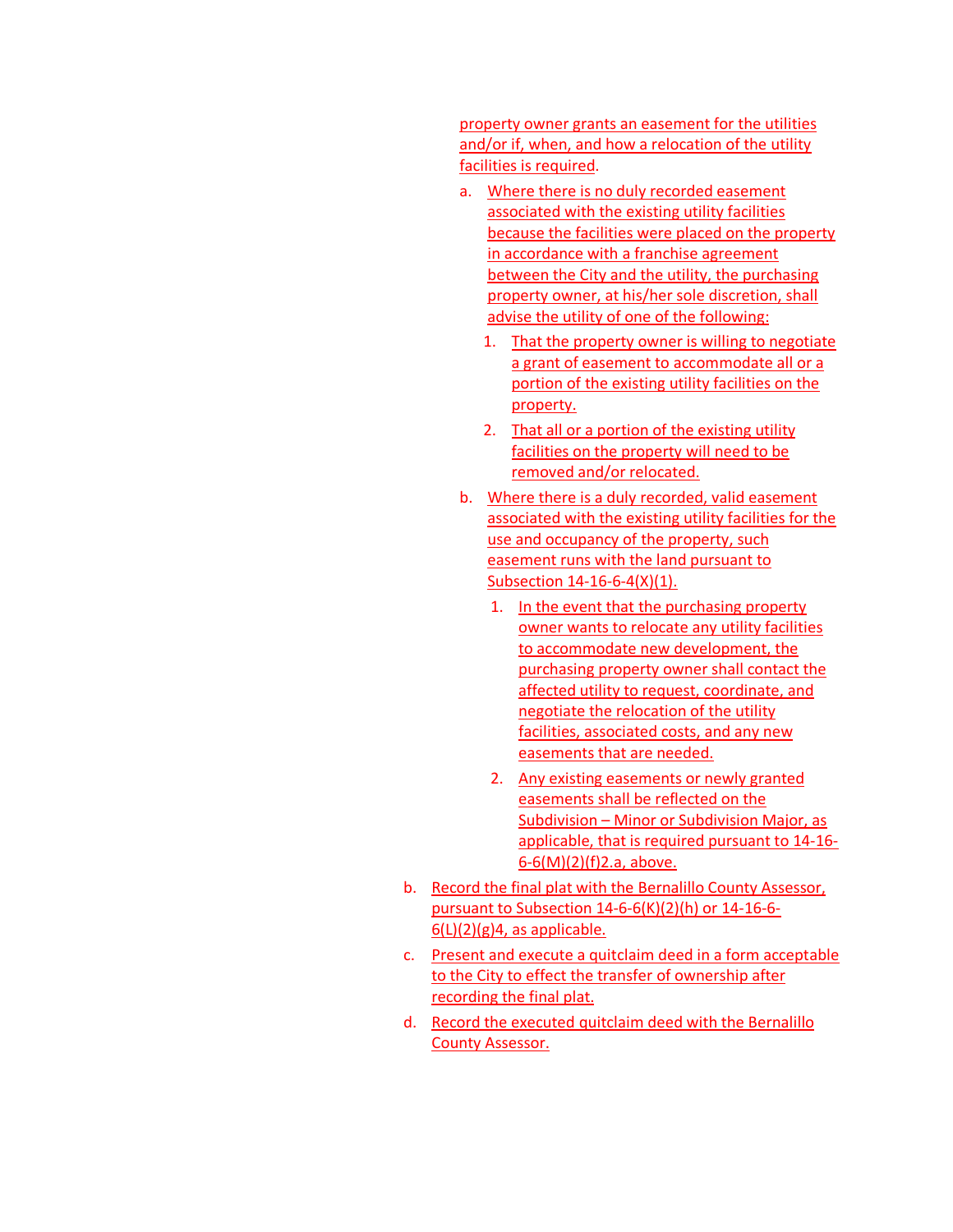# **A15 – Ordinance Compilation**

#### **LAND USE, PLANNING AND ZONING COMMITTEE of the CITY COUNCIL**

**March 30th, 2022** 

**COMMITTEE AMENDMENT NO. \_\_\_\_ TO \_ O-22-10**

**AMENDMENT SPONSORED BY COUNCILOR Trudy Jones**

**1.** On page 4, line 25, add a new SECTION 3. as follows and renumber subsequent sections:

[SECTION 3. COMPILATION. Section 1 of this ordinance shall amend, be incorporated in, and compiled as part of the Revised Ordinances of Albuquerque, New Mexico, 1994.]

**Explanation**: This amendment proposes to add in necessary language related to the action of compiling the IDO amendments into the official code of ordinances. This is 'boiler plate' language associated with all ordinances that amend the code and was mistakenly left out of the bill.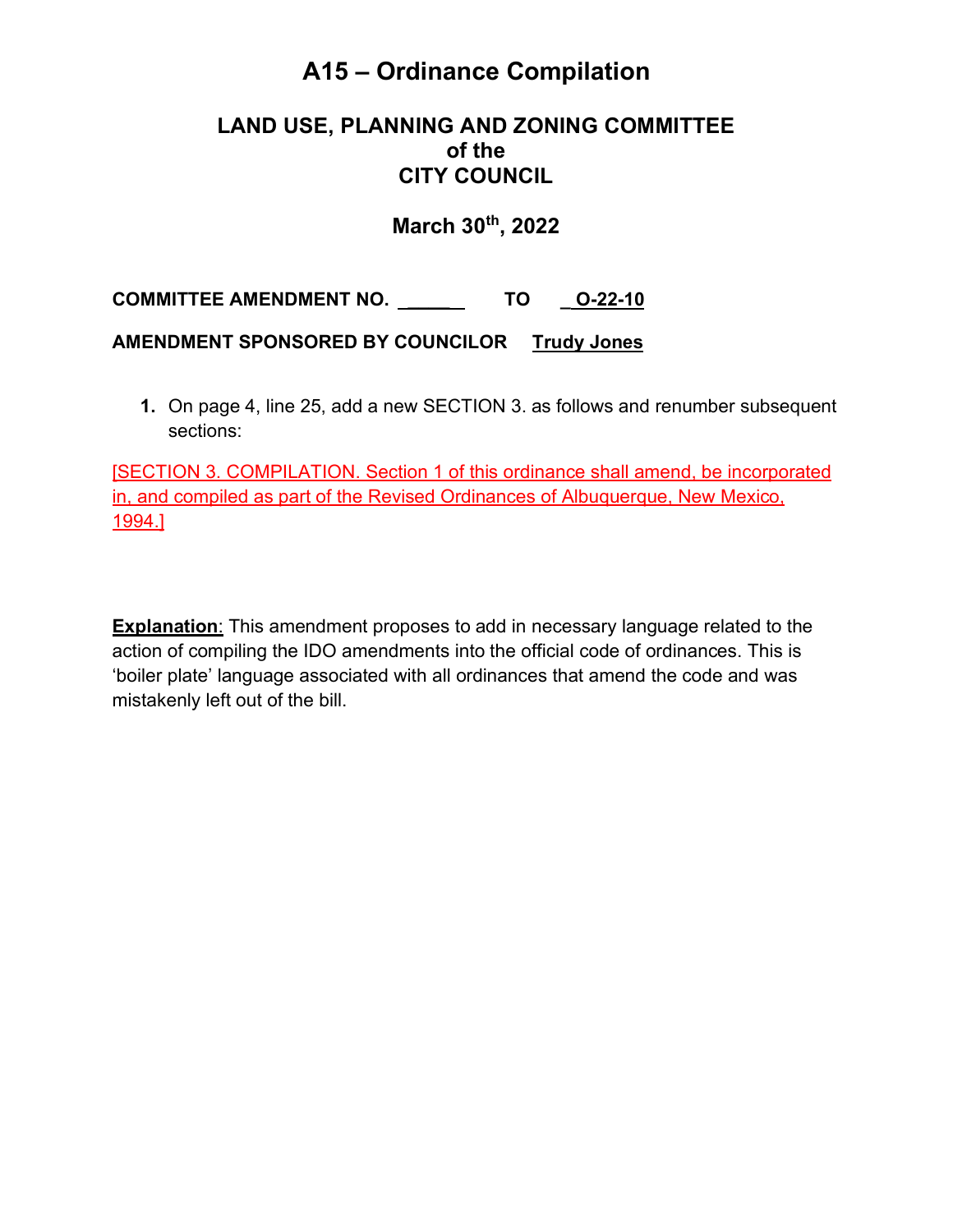## **A16 – Technical Edits**

#### **LAND USE, PLANNING AND ZONING COMMITTEE of the CITY COUNCIL**

**March 30th, 2022** 

**COMMITTEE AMENDMENT NO. \_\_\_\_ TO \_ Exhibit A to O-22-10 AMENDMENT SPONSORED BY COUNCILOR Isaac Benton and Trudy Jones**

1. Amend the IDO pursuant to the Exhibit to this amendment.

**Explanation**: This amendment contains edits and clarifications that were not included in the original submittal because staff was not made aware of them until after the Environmental Planning Commission made their recommendation to the City Council. These changes are technical in nature, do not substantively change the IDO, and seek to provide further clarification of existing provisions within the document.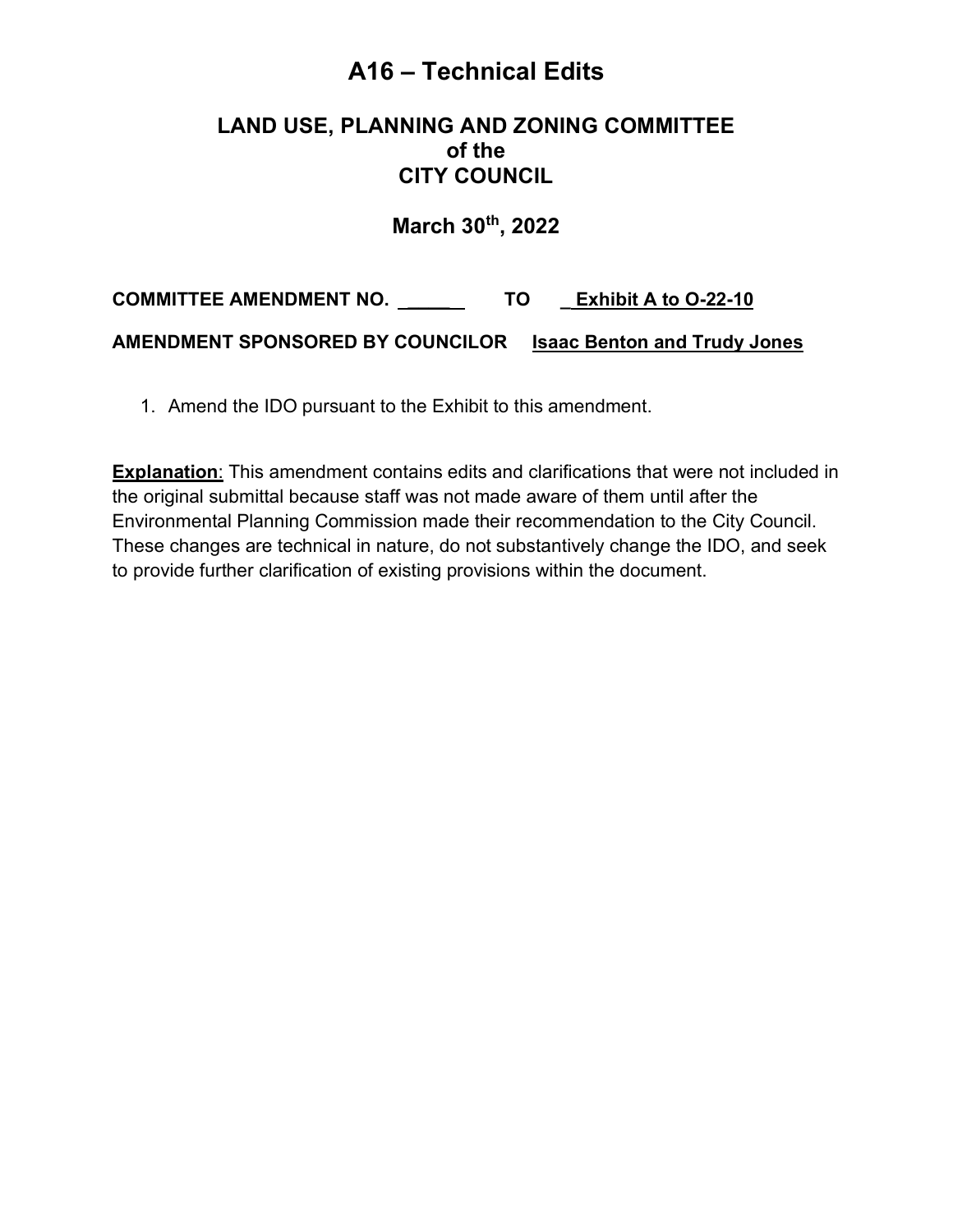### **IDO Annual Update 2021 - LUPZ Tech Edits Citywide**

| Page  | <b>Section</b>              | <b>Change / Discussion</b>                                                                                                                                                                                                                                                                                                                                                                                                                                                                                                                                                                                                                                                                                                                                                                                                                               | <b>Explanation</b>                                                                                                                                                                                                                                |
|-------|-----------------------------|----------------------------------------------------------------------------------------------------------------------------------------------------------------------------------------------------------------------------------------------------------------------------------------------------------------------------------------------------------------------------------------------------------------------------------------------------------------------------------------------------------------------------------------------------------------------------------------------------------------------------------------------------------------------------------------------------------------------------------------------------------------------------------------------------------------------------------------------------------|---------------------------------------------------------------------------------------------------------------------------------------------------------------------------------------------------------------------------------------------------|
| 161 R | $4-$                        | <b>Religious Institution Use-Specific Standards</b><br>Add new subsections as follows:<br>4. All other incidental activities that are allowable uses listed in Table 4-2- activity that is an IDO use in Table 4-2-1. Codifies<br>1 must comply with the relevant use-specific standard for those<br>allowable uses in Section 14-16-4-3.<br>i. If Table 4-2-1 indicates an allowable use as a Conditional Use in the<br>relevant zone district, a Conditional Use Approval is not required.<br>ii. If a use-specific standard in Section 14-16-4-3 indicates that a<br>3(C)(8)(a) Conditonal Uses is required under a particular context, then a<br>Conditional Use Approval pursuant to Subsection 14-16-6-6(A) is<br>required.<br>5. All incidental activities must comply with all applicable State<br>regulations and all other local regulations." | Codifies existing practice that Religious Institutions<br>must meet the use-specific standard for any incidental<br>existing practice that religious insitutions must meet<br>State and local regulations associated with all incidental<br>uses. |
| 263R  | $5-$<br>5(C)(1)(d)<br>[new] | <b>Minimum Off-street Parking Requirements</b><br><b>Calculation for Parking Reductions</b><br>Create a new subsection with text as follows:<br>"When a calculation of parking space reductions results in a fraction of a<br>space, the number of parking spaces that can be reduced shall be<br>rounded up to the nearest whole number."                                                                                                                                                                                                                                                                                                                                                                                                                                                                                                               | Clarifies the rounding rule for parking reductions,<br>consistent with City policy that parking spaces are<br>reduced based on criteria that provides public benefits.                                                                            |
| 265R  | Table 5-5-<br>$\mathbf{1}$  | <b>Commercial Uses / Retail Sales</b><br>Cannabis retail - parking requirement<br>Add a new row with the following parking requirement:<br>4 spaces / 1,000 sq. ft. GFA<br>UC-MS-PT: 2.5 spaces / 1,000 sq. ft. GFA<br>Maximum (UC-MS-PT): 4 spaces / 1,000 sq. ft. GFA for primary<br>buildings with more than 100,000 sq. ft. GFA                                                                                                                                                                                                                                                                                                                                                                                                                                                                                                                      | Adds a parking requirement for cannabis retail, which<br>was inadvertently missed when adding cannabis retail<br>as a new allowable use in the IDO                                                                                                |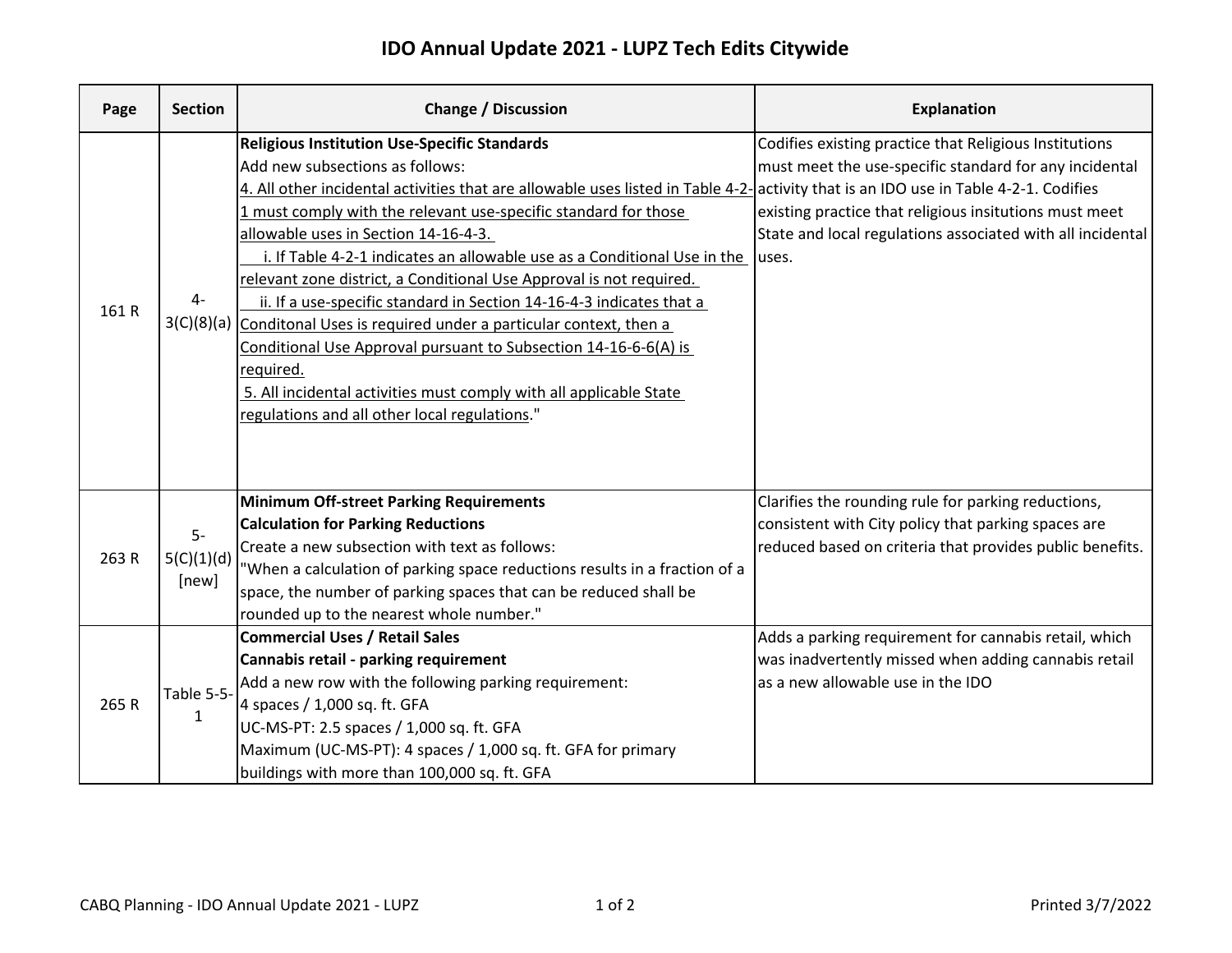#### **IDO Annual Update 2021 - LUPZ Tech Edits Citywide Exhibit A to Amendment A16**

| Page  | <b>Section</b>             | <b>Change / Discussion</b>                                                                                                                                                                                                                                                                                                                                      | <b>Explanation</b>                                                                                                                                                            |
|-------|----------------------------|-----------------------------------------------------------------------------------------------------------------------------------------------------------------------------------------------------------------------------------------------------------------------------------------------------------------------------------------------------------------|-------------------------------------------------------------------------------------------------------------------------------------------------------------------------------|
| 267 R | Table 5-5-<br>$\mathbf{1}$ | Industrial Uses / Manufacturing, Fabrication, and Assembly<br>Cannabis cultivation - parking requirement<br>Add a new row with a parking requirement that is the same as light<br>manufacturing:<br>1 space / 1,000 sq. ft. GFA                                                                                                                                 | Adds a parking requirement for cannabis cultivation,<br>which was inadvertently missed when adding cannabis<br>retail as a new allowable use in the IDO                       |
| 267 R | $\mathbf{1}$               | Industrial Uses / Manufacturing, Fabrication, and Assembly<br>Cannabis-derived products manufacturing - parking requirement<br>Table 5-5- Add a new row with a parking requirement that is the same as light<br>manufacturing:<br>1 space / 1,000 sq. ft. GFA                                                                                                   | Adds a parking requirement for cannabis-derived<br>products manufacturing, which was inadvertently<br>missed when adding cannabis retail as a new allowable<br>use in the IDO |
| 270R  |                            | <b>Minimum Off-street Parking Requirements</b><br><b>Parking Reductions</b><br>Revise the second sentence to read as follows:<br>$5-5(C)(5)$  "These factors may be applied individually or in combination, with each<br>reduction being calculated separately and subtracted from the parking<br>requirement calculated based on Table 5-5-1 and Table 5-5-2." | Clarifies the order of operations when calculating<br>multiple parking reductions.                                                                                            |
| 313 R |                            | <b>Walls, Applicability</b><br>5-7(B)(3) Delete subsection.                                                                                                                                                                                                                                                                                                     | Removes language that seems to contradict or<br>undermine the requirements in Section 14-16-5-7.                                                                              |
| 318R  | $5-$<br>7(D)(3)(b)         | <b>Taller Walls for Multi-family Residential Development</b><br>Add to the header and the text: "Multi-family Development in R-ML and<br>R-MH Zone Districts" to avoid conflicts with language added as<br>Subsection 5-7(D)(3)(c) for multi-family development in Mixed-use zone<br>districts.                                                                 | Removes conflict in overlapping language about taller<br>walls allowed with multi-family development in any<br>zone district vs. taller walls in MX zone districts.           |